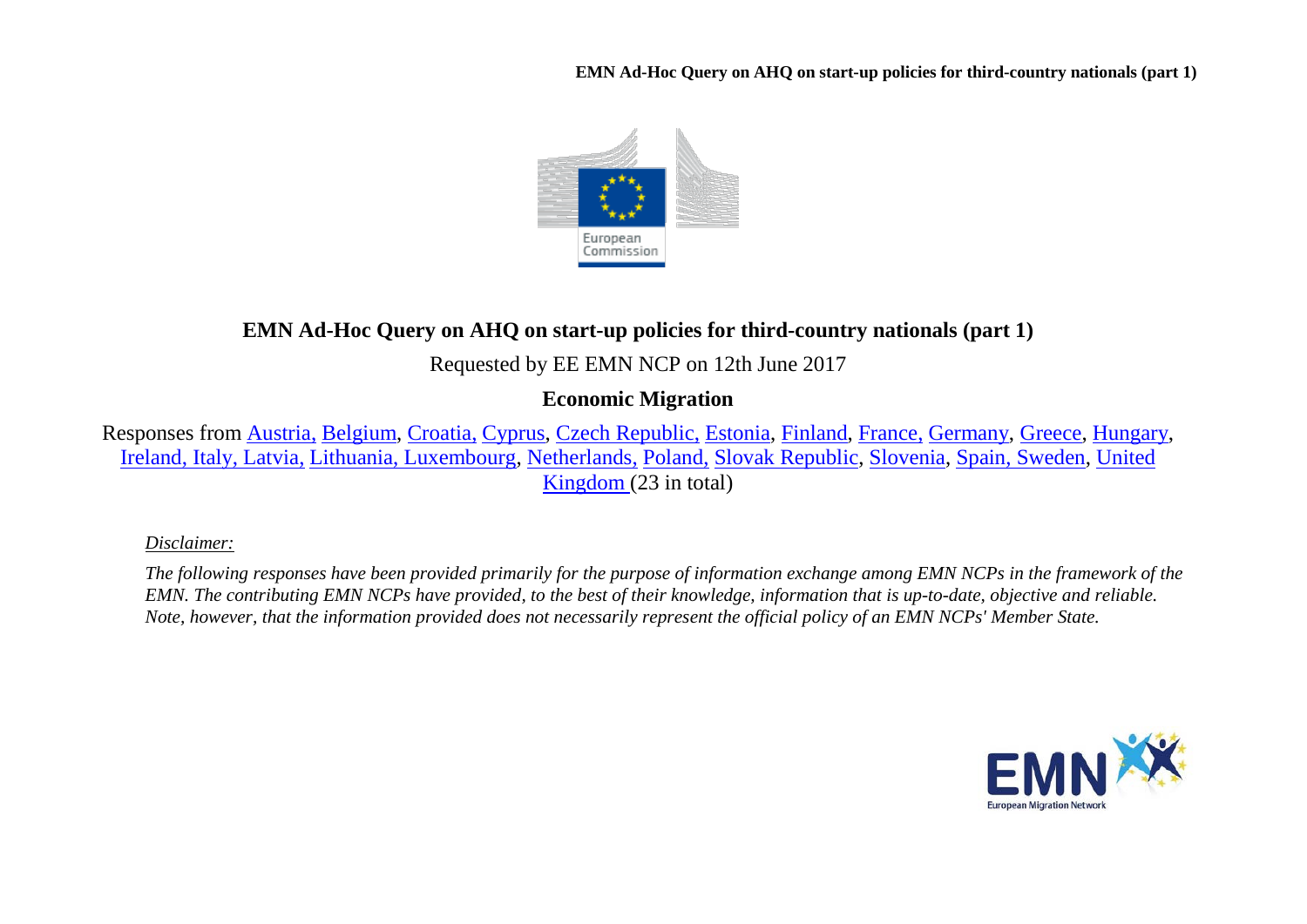#### **Background information:**

In recent years, many Member States, including Estonia, have introduced into their national legislation the possibility to apply for start-up visas/and or residence permits.

The EMN Annual Conference held in the framework of the Estonian Presidency of the Council of the EU focuses on talent migration and one of the major topics addressed is the mobility of start-up founders and employees. This AHQ will serve as an input to the conference, but also to an inform that will be written later in the year. Please note that the AHQ is divided into two parts due to the amount of information asked.

#### **Questions**

- 1. Does your MS's legislation foresee special visas/residence permits to facilitate the immigration of TCN a. start-up founders and/or b. start-up employees? Yes/No
- 2. If yes, does your MS´s legislation define a start-up? If yes, please provide the definition.
- 3. If yes, what are the requirements and process for applying for such visa and/or residence permit?
- 4. If yes, who assesses the eligibility for such visas/residence permits (for instance, Estonia has established a special committee to assess the business idea's compatibility with an established start-up definition)?
- 5. If yes, what is the processing time for the application according to law?
- 6. If no, is your MS planning to introduce such regulations in coming years?

#### **Responses**

<span id="page-1-0"></span>

| Country | Wider<br><b>Dissemination</b> | <b>Response</b>                                                                                                                                                                                                                                                                                                                                                                                                                                                                                                                                                                                                               |  |
|---------|-------------------------------|-------------------------------------------------------------------------------------------------------------------------------------------------------------------------------------------------------------------------------------------------------------------------------------------------------------------------------------------------------------------------------------------------------------------------------------------------------------------------------------------------------------------------------------------------------------------------------------------------------------------------------|--|
| Austria | Yes                           | 1. a. The Austrian legislation foresees a residence permit called Red-White-Red - Card for self-employed key<br>workers (Art. 41 para 2 subpara 4 in conjunction with Art. 24 Act Governing the Employment of Foreigners). This<br>residence permit also applies to start-up founders. b. No. There is no special residence permit or visa for start-up<br>employees.<br>2. There is a definition of newly founded enterprises in Art. 2 of the Act on the Promotion of Newly Founded<br>Enterprises (Neugründungsförderungsgesetz). However, this definition is not used within the framework of the<br>Austrian aliens law. |  |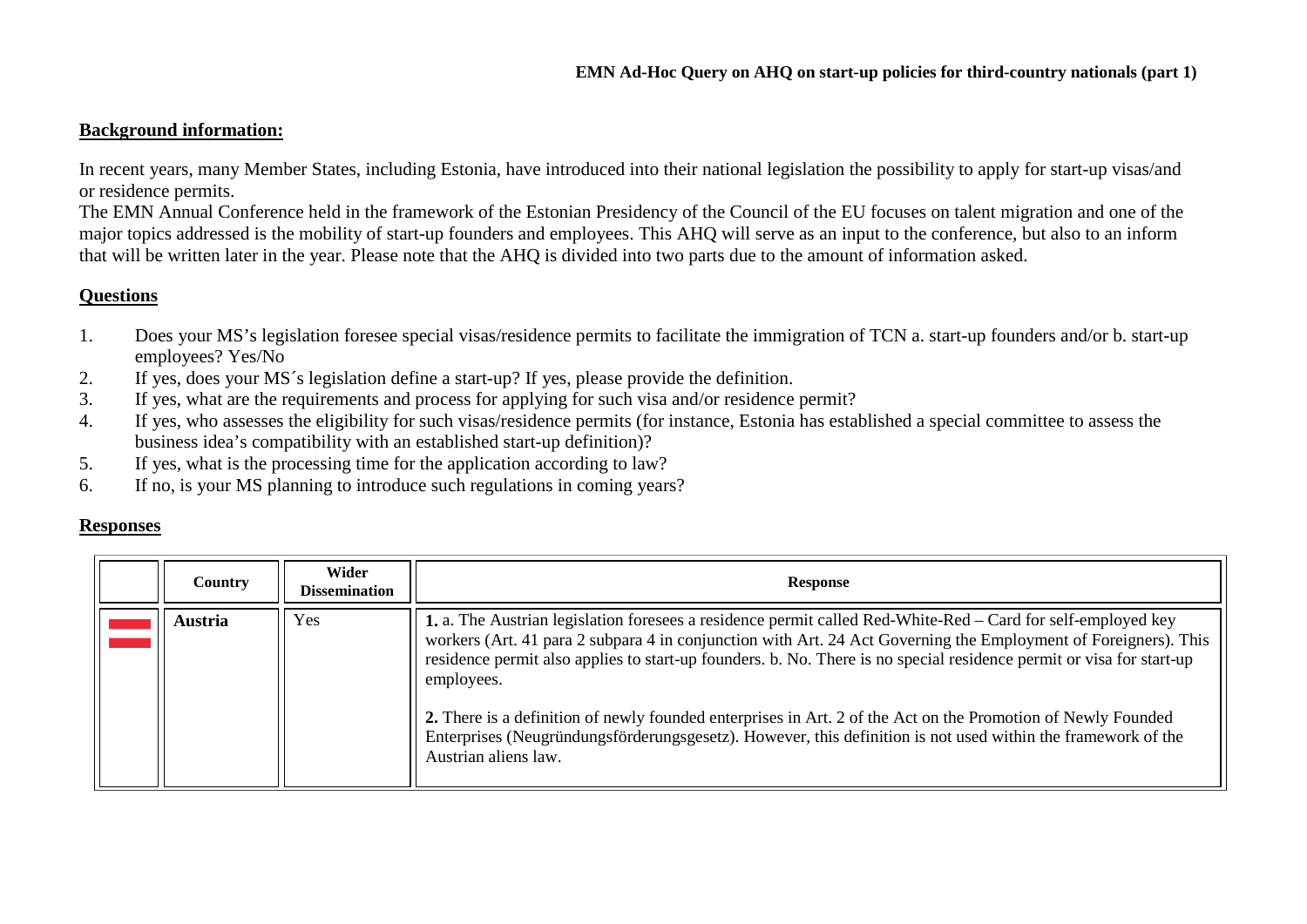<span id="page-2-0"></span>

|                |     | 3. In general, a first application for a residence permit has to be filed abroad at the competent Austrian embassy<br>(Art. 21 Settlement and Residence Act). The application generally has to be forwarded to the competent settlement<br>and residence authority in Austria. This authority has to request an expertise of the Public Employment Service on<br>the overall economic benefit of the planned economic activity, in particular with respect to the transfer of<br>investment capital or the creation and safeguarding of jobs (Art. 24 Act Governing the Employment of<br>Foreigners). Also the general requirements for obtaining a regular residence title have to be met (Art. 41)<br>Settlement and Residence Act; see the EMN study on the organization of the asylum and migration policy in<br>Austria of 2015, p. 34–35). If a residence permit can be issued and a visa is required for entry, the settlement and<br>residence authority notifies the embassy that an entry visa may be issued. In the following, the foreigner may<br>apply for a visa, come to Austria and receive the residence permit (see Art. 23 para 2 Settlement and Residence<br>Act).<br>4. Please see the response to Question 3.<br>5. The decision has to be taken as soon as possible, but at the latest within 8 weeks (Art. 41 para 3 Settlement and<br>Residence Act).<br>6. N/A. |  |
|----------------|-----|--------------------------------------------------------------------------------------------------------------------------------------------------------------------------------------------------------------------------------------------------------------------------------------------------------------------------------------------------------------------------------------------------------------------------------------------------------------------------------------------------------------------------------------------------------------------------------------------------------------------------------------------------------------------------------------------------------------------------------------------------------------------------------------------------------------------------------------------------------------------------------------------------------------------------------------------------------------------------------------------------------------------------------------------------------------------------------------------------------------------------------------------------------------------------------------------------------------------------------------------------------------------------------------------------------------------------------------------------------------------------------------------|--|
| <b>Belgium</b> | Yes | 1. The Belgian legislation does not foresee special visas/residence permits for start-up founders or start-up<br>employers.<br>2. N/A<br>3. N/A<br>4. N/A<br>5. N/A<br>6. Not to our knowledge                                                                                                                                                                                                                                                                                                                                                                                                                                                                                                                                                                                                                                                                                                                                                                                                                                                                                                                                                                                                                                                                                                                                                                                             |  |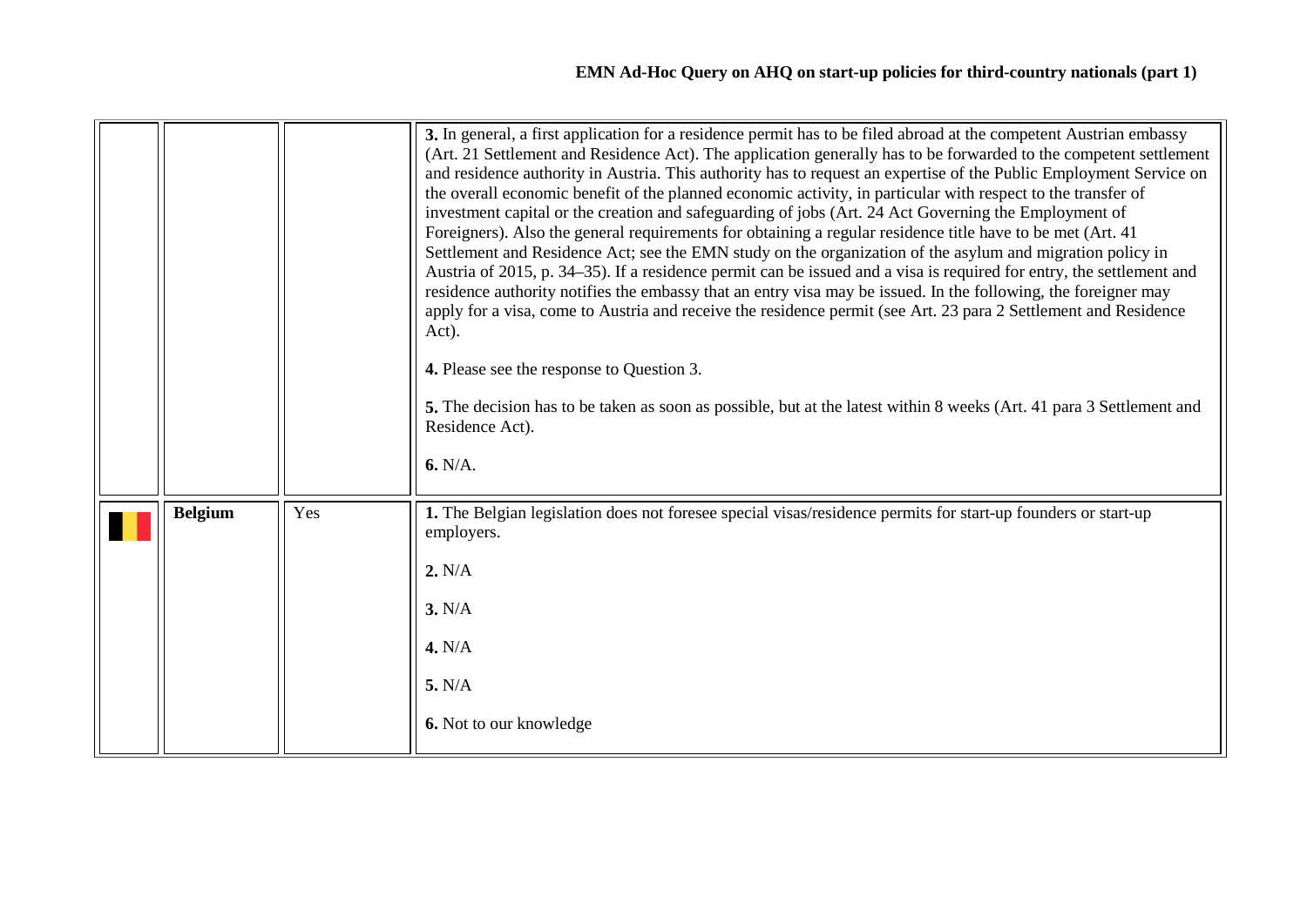<span id="page-3-1"></span><span id="page-3-0"></span>

|   | Croatia       | Yes | 1. No A business visa is also the appropriate visa for a person seeking to establish a business. Business visas are<br>issued the entire period of the assignment, but for no longer than one year when they must be renewed. Business<br>visas are separate from the work permit, and foreign nationals in possession of a business visa must also apply for<br>a work permit upon entry into Croatia.<br>2. N/A<br>3. N/A<br>4. N/A<br>5. N/A<br>6. N/A                                                                                                                                                                                                                                                                                                                                                                                                                                                                                                                                                                                                                                                                                                                                                                                                                                                                                       |  |
|---|---------------|-----|-------------------------------------------------------------------------------------------------------------------------------------------------------------------------------------------------------------------------------------------------------------------------------------------------------------------------------------------------------------------------------------------------------------------------------------------------------------------------------------------------------------------------------------------------------------------------------------------------------------------------------------------------------------------------------------------------------------------------------------------------------------------------------------------------------------------------------------------------------------------------------------------------------------------------------------------------------------------------------------------------------------------------------------------------------------------------------------------------------------------------------------------------------------------------------------------------------------------------------------------------------------------------------------------------------------------------------------------------|--|
| € | <b>Cyprus</b> | Yes | 1. a) Yes b) Yes (with restrictions)<br>2. No, the legislation does not define the term "start-up".<br>3. Step 1: Submit an application form for the establishment / operation / development of a startup with a high<br>growth potential Step 2: Evaluation of the Application for the establishment / operation / development of a startup<br>with a high growth potential Step 3: Submit an Application and Entry in the Republic of Cyprus Step 4: Submit an<br>Application for Work and Residence permit Step 5: Submit an Application for the Renewal of a Residence Permit<br>in Republic Please see attached document for the detailed procedure. It can also be accessed through:<br>http://www.reform.gov.cy/en/growth-reform/entrepreneurship-and-investments/startup-visa<br>4. The Competent Authority for evaluating the business plan is the Ministry of Finance or any other authority<br>designated by the Ministry of Finance. When the applicant obtains the Notification of Initial Approval while<br>abroad, then he/she shall submit an application for an entry permit to Cyprus, or if he/she is legally residing in<br>Cyprus, an application for residence and work permit, at the Civil Registry and Migration Department. The<br>application will be reviewed within three (3) weeks after its complete submission. |  |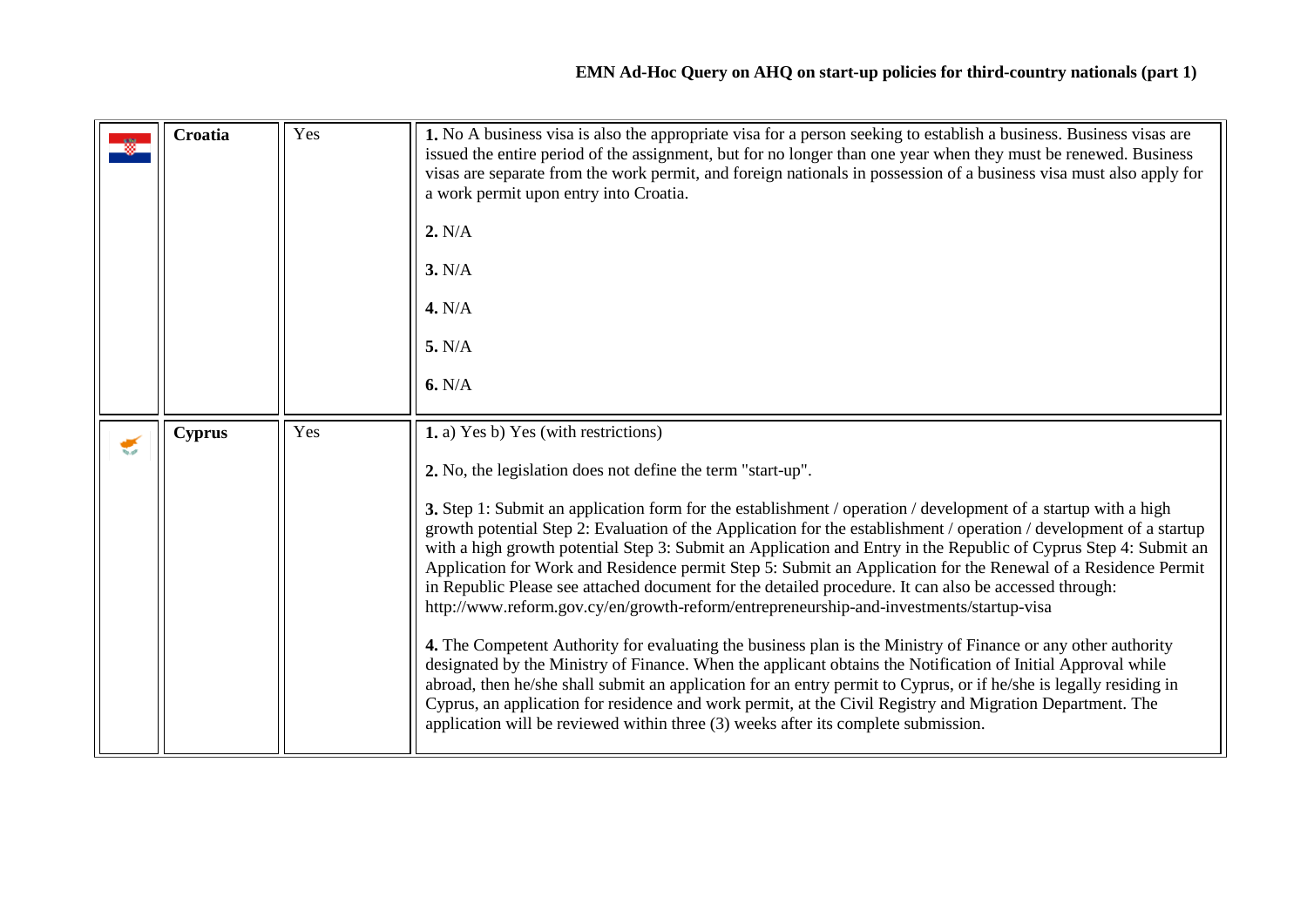<span id="page-4-1"></span><span id="page-4-0"></span>

|                                 |     | 5. According to the Scheme, not the Law, expedited procedures are being applied. Therefore, within 3 weeks the<br>application for residence permit should be examined.<br>6. n/a                                                                                                                                                                                                                                                                                                                                                                                                               |  |
|---------------------------------|-----|------------------------------------------------------------------------------------------------------------------------------------------------------------------------------------------------------------------------------------------------------------------------------------------------------------------------------------------------------------------------------------------------------------------------------------------------------------------------------------------------------------------------------------------------------------------------------------------------|--|
| <b>Czech</b><br><b>Republic</b> | Yes | 1. NO                                                                                                                                                                                                                                                                                                                                                                                                                                                                                                                                                                                          |  |
|                                 |     | 2. N/A                                                                                                                                                                                                                                                                                                                                                                                                                                                                                                                                                                                         |  |
|                                 |     | 3. N/A                                                                                                                                                                                                                                                                                                                                                                                                                                                                                                                                                                                         |  |
|                                 |     | 4. N/A                                                                                                                                                                                                                                                                                                                                                                                                                                                                                                                                                                                         |  |
|                                 |     | 5. N/A                                                                                                                                                                                                                                                                                                                                                                                                                                                                                                                                                                                         |  |
|                                 |     | 6. No, but we are going to launch a migration project for start-ups (facilitation of migration procedure).                                                                                                                                                                                                                                                                                                                                                                                                                                                                                     |  |
| <b>Estonia</b>                  | Yes | 1. Yes. Estonian legislation foresees special visa and residence permit for TCN start-up founders as well as start-<br>up employees.<br>2. According to the Aliens Act a start-up company is a business entity belonging to a company registered in                                                                                                                                                                                                                                                                                                                                            |  |
|                                 |     | Estonia, which is starting operation with the purpose to develop and launch such business model with high global<br>growth potential, innovative and replicable that shall significantly contribute to the development of the Estonian<br>business environment.                                                                                                                                                                                                                                                                                                                                |  |
|                                 |     | 3. Stage I: Applying for assessment of the start-up If a TCN applies for a visa or a temporary residence permit for<br>employment in a start-up or for founding a start-up company or their extension, an appointed administrative body<br>has to assess whether the company in question is a start-up according to the Aliens Act. The Minister of the<br>Interior has established by a regulation the requirements and procedure for assessment of the compliance with the                                                                                                                   |  |
|                                 |     | specification of a start-up company, the list of data and evidence to be submitted for that purpose and the<br>requirements for the submission thereof. In order to apply for the start-up visa or a residence permit as a foreign<br>founder, the individual has to fill an application in Start-up Includer about the start-up for the Start-up Committee<br>and receives a unique application code as a result. Start-up Committee, consisting of members of the Estonian<br>start-up community, will then review the application about your start-up and make a decision within 10 working |  |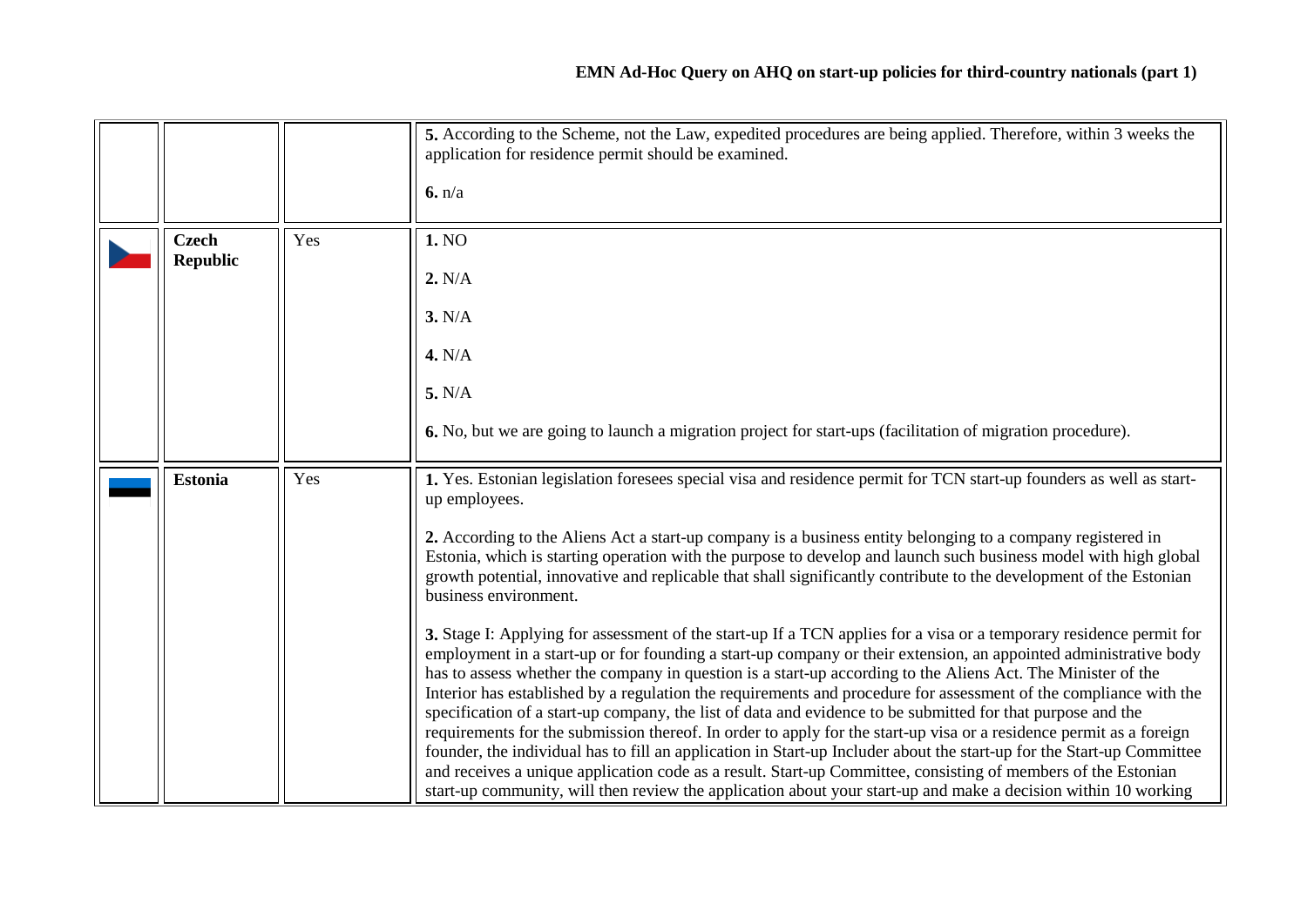| days whether your company qualifies for pursuing the start-up visa or not. In case the company qualifies for<br>pursuing the start-up visa or residence permit, the individual can go on and apply for it at an Estonian Embassy in<br>a city of your choosing or at a Service Point for the Estonian Police and Border Guard Board, using your unique<br>application code. In order to recruit non-EU employees to work at an Estonian start-up, it is also possible to apply<br>for a start-up visa. The start-up has to fill out an application in Start-up Includer for an assessment by the Start-up<br>Committee unless the start-up has not already been automatically included among the Estonian start-ups that can<br>hire non-EU employees on preferential terms when the law came into force (Jan 2017). Start-up Committee will<br>review the application about the start-up and make a decision within 10 working days whether the company<br>qualifies for the start-up visa or not. In case of a positive decision, the start-up will generally be qualified for up to<br>5 years for bringing non-EU employees to Estonia on preferential terms. Stage II: Applying for a visa or a<br>temporary residence permit on preferential terms When it comes to start-up founders, who do not have a registered<br>company in Estonia, it is possible to apply for a start-up visa. In case the individual already has a registered<br>company in Estonia, they can apply for either a start-up visa or a temporary residence permit. When it comes to<br>start-up employees, if their employment is for a shorter term, the start-up employer needs to apply for their<br>registration for the short-term employment and the employee will need to apply for a visa. If the employment is,<br>however, for a longer term, the employee will need to apply for a temporary residence permit at an Estonian<br>Embassy in a city of their choosing or at a Service Point for the Estonian Police and Border Guard Board; Upon<br>submitting the application for a visa, documents indicating the sufficient means of subsistence must also be<br>presented. When applying for a start-up visa, it is required that the applicant holds a minimum of 130 euros for<br>every month planned to spend in Estonia. To employ a third-country national, the company must be registered in<br>Estonia. To register a company in Estonia, the company must be established in Estonia. If as a general rule an<br>employer is obliged to pay a TCN whose short-term employment in Estonia has been registered a remuneration in<br>the amount equal to at least the annual average gross monthly salary last published by Statistics Estonia, then this<br>requirement is not be applied in case of employment in a start-up company. A temporary residence permit for<br>employment may be issued without meeting the requirement for permission of the Estonian Unemployment<br>Insurance Fund and without meeting the requirement for the amount of remuneration to be paid to a TCN in case<br>of employment in a start-up company. A temporary residence permit for start-up enterprise may be issued without<br>the usual requirement for the amount of investment.<br>4. Estonia has established an expert committee to assess the enterprise's compatibility with an established start-up<br>definition. The expert committee is formed by the Minister of the Interior. The aim of the committee is to give a<br>professional opinion in the course of an administrative procedure about whether the enterprise in the visa or |  |                                                                                                                  |  |
|-----------------------------------------------------------------------------------------------------------------------------------------------------------------------------------------------------------------------------------------------------------------------------------------------------------------------------------------------------------------------------------------------------------------------------------------------------------------------------------------------------------------------------------------------------------------------------------------------------------------------------------------------------------------------------------------------------------------------------------------------------------------------------------------------------------------------------------------------------------------------------------------------------------------------------------------------------------------------------------------------------------------------------------------------------------------------------------------------------------------------------------------------------------------------------------------------------------------------------------------------------------------------------------------------------------------------------------------------------------------------------------------------------------------------------------------------------------------------------------------------------------------------------------------------------------------------------------------------------------------------------------------------------------------------------------------------------------------------------------------------------------------------------------------------------------------------------------------------------------------------------------------------------------------------------------------------------------------------------------------------------------------------------------------------------------------------------------------------------------------------------------------------------------------------------------------------------------------------------------------------------------------------------------------------------------------------------------------------------------------------------------------------------------------------------------------------------------------------------------------------------------------------------------------------------------------------------------------------------------------------------------------------------------------------------------------------------------------------------------------------------------------------------------------------------------------------------------------------------------------------------------------------------------------------------------------------------------------------------------------------------------------------------------------------------------------------------------------------------------------------------------------------------------------------------------------------------------------------------------------------------------------------------------------------------------------------------------------------------------------------------------------------------------------------------------------------------------------------------------------------------------------------------------------------------------------------------------------------------------------------------------------|--|------------------------------------------------------------------------------------------------------------------|--|
|                                                                                                                                                                                                                                                                                                                                                                                                                                                                                                                                                                                                                                                                                                                                                                                                                                                                                                                                                                                                                                                                                                                                                                                                                                                                                                                                                                                                                                                                                                                                                                                                                                                                                                                                                                                                                                                                                                                                                                                                                                                                                                                                                                                                                                                                                                                                                                                                                                                                                                                                                                                                                                                                                                                                                                                                                                                                                                                                                                                                                                                                                                                                                                                                                                                                                                                                                                                                                                                                                                                                                                                                                                         |  |                                                                                                                  |  |
|                                                                                                                                                                                                                                                                                                                                                                                                                                                                                                                                                                                                                                                                                                                                                                                                                                                                                                                                                                                                                                                                                                                                                                                                                                                                                                                                                                                                                                                                                                                                                                                                                                                                                                                                                                                                                                                                                                                                                                                                                                                                                                                                                                                                                                                                                                                                                                                                                                                                                                                                                                                                                                                                                                                                                                                                                                                                                                                                                                                                                                                                                                                                                                                                                                                                                                                                                                                                                                                                                                                                                                                                                                         |  |                                                                                                                  |  |
|                                                                                                                                                                                                                                                                                                                                                                                                                                                                                                                                                                                                                                                                                                                                                                                                                                                                                                                                                                                                                                                                                                                                                                                                                                                                                                                                                                                                                                                                                                                                                                                                                                                                                                                                                                                                                                                                                                                                                                                                                                                                                                                                                                                                                                                                                                                                                                                                                                                                                                                                                                                                                                                                                                                                                                                                                                                                                                                                                                                                                                                                                                                                                                                                                                                                                                                                                                                                                                                                                                                                                                                                                                         |  |                                                                                                                  |  |
|                                                                                                                                                                                                                                                                                                                                                                                                                                                                                                                                                                                                                                                                                                                                                                                                                                                                                                                                                                                                                                                                                                                                                                                                                                                                                                                                                                                                                                                                                                                                                                                                                                                                                                                                                                                                                                                                                                                                                                                                                                                                                                                                                                                                                                                                                                                                                                                                                                                                                                                                                                                                                                                                                                                                                                                                                                                                                                                                                                                                                                                                                                                                                                                                                                                                                                                                                                                                                                                                                                                                                                                                                                         |  |                                                                                                                  |  |
|                                                                                                                                                                                                                                                                                                                                                                                                                                                                                                                                                                                                                                                                                                                                                                                                                                                                                                                                                                                                                                                                                                                                                                                                                                                                                                                                                                                                                                                                                                                                                                                                                                                                                                                                                                                                                                                                                                                                                                                                                                                                                                                                                                                                                                                                                                                                                                                                                                                                                                                                                                                                                                                                                                                                                                                                                                                                                                                                                                                                                                                                                                                                                                                                                                                                                                                                                                                                                                                                                                                                                                                                                                         |  |                                                                                                                  |  |
|                                                                                                                                                                                                                                                                                                                                                                                                                                                                                                                                                                                                                                                                                                                                                                                                                                                                                                                                                                                                                                                                                                                                                                                                                                                                                                                                                                                                                                                                                                                                                                                                                                                                                                                                                                                                                                                                                                                                                                                                                                                                                                                                                                                                                                                                                                                                                                                                                                                                                                                                                                                                                                                                                                                                                                                                                                                                                                                                                                                                                                                                                                                                                                                                                                                                                                                                                                                                                                                                                                                                                                                                                                         |  |                                                                                                                  |  |
|                                                                                                                                                                                                                                                                                                                                                                                                                                                                                                                                                                                                                                                                                                                                                                                                                                                                                                                                                                                                                                                                                                                                                                                                                                                                                                                                                                                                                                                                                                                                                                                                                                                                                                                                                                                                                                                                                                                                                                                                                                                                                                                                                                                                                                                                                                                                                                                                                                                                                                                                                                                                                                                                                                                                                                                                                                                                                                                                                                                                                                                                                                                                                                                                                                                                                                                                                                                                                                                                                                                                                                                                                                         |  |                                                                                                                  |  |
|                                                                                                                                                                                                                                                                                                                                                                                                                                                                                                                                                                                                                                                                                                                                                                                                                                                                                                                                                                                                                                                                                                                                                                                                                                                                                                                                                                                                                                                                                                                                                                                                                                                                                                                                                                                                                                                                                                                                                                                                                                                                                                                                                                                                                                                                                                                                                                                                                                                                                                                                                                                                                                                                                                                                                                                                                                                                                                                                                                                                                                                                                                                                                                                                                                                                                                                                                                                                                                                                                                                                                                                                                                         |  |                                                                                                                  |  |
|                                                                                                                                                                                                                                                                                                                                                                                                                                                                                                                                                                                                                                                                                                                                                                                                                                                                                                                                                                                                                                                                                                                                                                                                                                                                                                                                                                                                                                                                                                                                                                                                                                                                                                                                                                                                                                                                                                                                                                                                                                                                                                                                                                                                                                                                                                                                                                                                                                                                                                                                                                                                                                                                                                                                                                                                                                                                                                                                                                                                                                                                                                                                                                                                                                                                                                                                                                                                                                                                                                                                                                                                                                         |  |                                                                                                                  |  |
|                                                                                                                                                                                                                                                                                                                                                                                                                                                                                                                                                                                                                                                                                                                                                                                                                                                                                                                                                                                                                                                                                                                                                                                                                                                                                                                                                                                                                                                                                                                                                                                                                                                                                                                                                                                                                                                                                                                                                                                                                                                                                                                                                                                                                                                                                                                                                                                                                                                                                                                                                                                                                                                                                                                                                                                                                                                                                                                                                                                                                                                                                                                                                                                                                                                                                                                                                                                                                                                                                                                                                                                                                                         |  |                                                                                                                  |  |
|                                                                                                                                                                                                                                                                                                                                                                                                                                                                                                                                                                                                                                                                                                                                                                                                                                                                                                                                                                                                                                                                                                                                                                                                                                                                                                                                                                                                                                                                                                                                                                                                                                                                                                                                                                                                                                                                                                                                                                                                                                                                                                                                                                                                                                                                                                                                                                                                                                                                                                                                                                                                                                                                                                                                                                                                                                                                                                                                                                                                                                                                                                                                                                                                                                                                                                                                                                                                                                                                                                                                                                                                                                         |  |                                                                                                                  |  |
|                                                                                                                                                                                                                                                                                                                                                                                                                                                                                                                                                                                                                                                                                                                                                                                                                                                                                                                                                                                                                                                                                                                                                                                                                                                                                                                                                                                                                                                                                                                                                                                                                                                                                                                                                                                                                                                                                                                                                                                                                                                                                                                                                                                                                                                                                                                                                                                                                                                                                                                                                                                                                                                                                                                                                                                                                                                                                                                                                                                                                                                                                                                                                                                                                                                                                                                                                                                                                                                                                                                                                                                                                                         |  |                                                                                                                  |  |
|                                                                                                                                                                                                                                                                                                                                                                                                                                                                                                                                                                                                                                                                                                                                                                                                                                                                                                                                                                                                                                                                                                                                                                                                                                                                                                                                                                                                                                                                                                                                                                                                                                                                                                                                                                                                                                                                                                                                                                                                                                                                                                                                                                                                                                                                                                                                                                                                                                                                                                                                                                                                                                                                                                                                                                                                                                                                                                                                                                                                                                                                                                                                                                                                                                                                                                                                                                                                                                                                                                                                                                                                                                         |  |                                                                                                                  |  |
|                                                                                                                                                                                                                                                                                                                                                                                                                                                                                                                                                                                                                                                                                                                                                                                                                                                                                                                                                                                                                                                                                                                                                                                                                                                                                                                                                                                                                                                                                                                                                                                                                                                                                                                                                                                                                                                                                                                                                                                                                                                                                                                                                                                                                                                                                                                                                                                                                                                                                                                                                                                                                                                                                                                                                                                                                                                                                                                                                                                                                                                                                                                                                                                                                                                                                                                                                                                                                                                                                                                                                                                                                                         |  |                                                                                                                  |  |
|                                                                                                                                                                                                                                                                                                                                                                                                                                                                                                                                                                                                                                                                                                                                                                                                                                                                                                                                                                                                                                                                                                                                                                                                                                                                                                                                                                                                                                                                                                                                                                                                                                                                                                                                                                                                                                                                                                                                                                                                                                                                                                                                                                                                                                                                                                                                                                                                                                                                                                                                                                                                                                                                                                                                                                                                                                                                                                                                                                                                                                                                                                                                                                                                                                                                                                                                                                                                                                                                                                                                                                                                                                         |  |                                                                                                                  |  |
|                                                                                                                                                                                                                                                                                                                                                                                                                                                                                                                                                                                                                                                                                                                                                                                                                                                                                                                                                                                                                                                                                                                                                                                                                                                                                                                                                                                                                                                                                                                                                                                                                                                                                                                                                                                                                                                                                                                                                                                                                                                                                                                                                                                                                                                                                                                                                                                                                                                                                                                                                                                                                                                                                                                                                                                                                                                                                                                                                                                                                                                                                                                                                                                                                                                                                                                                                                                                                                                                                                                                                                                                                                         |  |                                                                                                                  |  |
|                                                                                                                                                                                                                                                                                                                                                                                                                                                                                                                                                                                                                                                                                                                                                                                                                                                                                                                                                                                                                                                                                                                                                                                                                                                                                                                                                                                                                                                                                                                                                                                                                                                                                                                                                                                                                                                                                                                                                                                                                                                                                                                                                                                                                                                                                                                                                                                                                                                                                                                                                                                                                                                                                                                                                                                                                                                                                                                                                                                                                                                                                                                                                                                                                                                                                                                                                                                                                                                                                                                                                                                                                                         |  |                                                                                                                  |  |
|                                                                                                                                                                                                                                                                                                                                                                                                                                                                                                                                                                                                                                                                                                                                                                                                                                                                                                                                                                                                                                                                                                                                                                                                                                                                                                                                                                                                                                                                                                                                                                                                                                                                                                                                                                                                                                                                                                                                                                                                                                                                                                                                                                                                                                                                                                                                                                                                                                                                                                                                                                                                                                                                                                                                                                                                                                                                                                                                                                                                                                                                                                                                                                                                                                                                                                                                                                                                                                                                                                                                                                                                                                         |  |                                                                                                                  |  |
|                                                                                                                                                                                                                                                                                                                                                                                                                                                                                                                                                                                                                                                                                                                                                                                                                                                                                                                                                                                                                                                                                                                                                                                                                                                                                                                                                                                                                                                                                                                                                                                                                                                                                                                                                                                                                                                                                                                                                                                                                                                                                                                                                                                                                                                                                                                                                                                                                                                                                                                                                                                                                                                                                                                                                                                                                                                                                                                                                                                                                                                                                                                                                                                                                                                                                                                                                                                                                                                                                                                                                                                                                                         |  |                                                                                                                  |  |
|                                                                                                                                                                                                                                                                                                                                                                                                                                                                                                                                                                                                                                                                                                                                                                                                                                                                                                                                                                                                                                                                                                                                                                                                                                                                                                                                                                                                                                                                                                                                                                                                                                                                                                                                                                                                                                                                                                                                                                                                                                                                                                                                                                                                                                                                                                                                                                                                                                                                                                                                                                                                                                                                                                                                                                                                                                                                                                                                                                                                                                                                                                                                                                                                                                                                                                                                                                                                                                                                                                                                                                                                                                         |  |                                                                                                                  |  |
|                                                                                                                                                                                                                                                                                                                                                                                                                                                                                                                                                                                                                                                                                                                                                                                                                                                                                                                                                                                                                                                                                                                                                                                                                                                                                                                                                                                                                                                                                                                                                                                                                                                                                                                                                                                                                                                                                                                                                                                                                                                                                                                                                                                                                                                                                                                                                                                                                                                                                                                                                                                                                                                                                                                                                                                                                                                                                                                                                                                                                                                                                                                                                                                                                                                                                                                                                                                                                                                                                                                                                                                                                                         |  |                                                                                                                  |  |
|                                                                                                                                                                                                                                                                                                                                                                                                                                                                                                                                                                                                                                                                                                                                                                                                                                                                                                                                                                                                                                                                                                                                                                                                                                                                                                                                                                                                                                                                                                                                                                                                                                                                                                                                                                                                                                                                                                                                                                                                                                                                                                                                                                                                                                                                                                                                                                                                                                                                                                                                                                                                                                                                                                                                                                                                                                                                                                                                                                                                                                                                                                                                                                                                                                                                                                                                                                                                                                                                                                                                                                                                                                         |  |                                                                                                                  |  |
|                                                                                                                                                                                                                                                                                                                                                                                                                                                                                                                                                                                                                                                                                                                                                                                                                                                                                                                                                                                                                                                                                                                                                                                                                                                                                                                                                                                                                                                                                                                                                                                                                                                                                                                                                                                                                                                                                                                                                                                                                                                                                                                                                                                                                                                                                                                                                                                                                                                                                                                                                                                                                                                                                                                                                                                                                                                                                                                                                                                                                                                                                                                                                                                                                                                                                                                                                                                                                                                                                                                                                                                                                                         |  |                                                                                                                  |  |
|                                                                                                                                                                                                                                                                                                                                                                                                                                                                                                                                                                                                                                                                                                                                                                                                                                                                                                                                                                                                                                                                                                                                                                                                                                                                                                                                                                                                                                                                                                                                                                                                                                                                                                                                                                                                                                                                                                                                                                                                                                                                                                                                                                                                                                                                                                                                                                                                                                                                                                                                                                                                                                                                                                                                                                                                                                                                                                                                                                                                                                                                                                                                                                                                                                                                                                                                                                                                                                                                                                                                                                                                                                         |  |                                                                                                                  |  |
|                                                                                                                                                                                                                                                                                                                                                                                                                                                                                                                                                                                                                                                                                                                                                                                                                                                                                                                                                                                                                                                                                                                                                                                                                                                                                                                                                                                                                                                                                                                                                                                                                                                                                                                                                                                                                                                                                                                                                                                                                                                                                                                                                                                                                                                                                                                                                                                                                                                                                                                                                                                                                                                                                                                                                                                                                                                                                                                                                                                                                                                                                                                                                                                                                                                                                                                                                                                                                                                                                                                                                                                                                                         |  |                                                                                                                  |  |
|                                                                                                                                                                                                                                                                                                                                                                                                                                                                                                                                                                                                                                                                                                                                                                                                                                                                                                                                                                                                                                                                                                                                                                                                                                                                                                                                                                                                                                                                                                                                                                                                                                                                                                                                                                                                                                                                                                                                                                                                                                                                                                                                                                                                                                                                                                                                                                                                                                                                                                                                                                                                                                                                                                                                                                                                                                                                                                                                                                                                                                                                                                                                                                                                                                                                                                                                                                                                                                                                                                                                                                                                                                         |  |                                                                                                                  |  |
|                                                                                                                                                                                                                                                                                                                                                                                                                                                                                                                                                                                                                                                                                                                                                                                                                                                                                                                                                                                                                                                                                                                                                                                                                                                                                                                                                                                                                                                                                                                                                                                                                                                                                                                                                                                                                                                                                                                                                                                                                                                                                                                                                                                                                                                                                                                                                                                                                                                                                                                                                                                                                                                                                                                                                                                                                                                                                                                                                                                                                                                                                                                                                                                                                                                                                                                                                                                                                                                                                                                                                                                                                                         |  |                                                                                                                  |  |
|                                                                                                                                                                                                                                                                                                                                                                                                                                                                                                                                                                                                                                                                                                                                                                                                                                                                                                                                                                                                                                                                                                                                                                                                                                                                                                                                                                                                                                                                                                                                                                                                                                                                                                                                                                                                                                                                                                                                                                                                                                                                                                                                                                                                                                                                                                                                                                                                                                                                                                                                                                                                                                                                                                                                                                                                                                                                                                                                                                                                                                                                                                                                                                                                                                                                                                                                                                                                                                                                                                                                                                                                                                         |  |                                                                                                                  |  |
|                                                                                                                                                                                                                                                                                                                                                                                                                                                                                                                                                                                                                                                                                                                                                                                                                                                                                                                                                                                                                                                                                                                                                                                                                                                                                                                                                                                                                                                                                                                                                                                                                                                                                                                                                                                                                                                                                                                                                                                                                                                                                                                                                                                                                                                                                                                                                                                                                                                                                                                                                                                                                                                                                                                                                                                                                                                                                                                                                                                                                                                                                                                                                                                                                                                                                                                                                                                                                                                                                                                                                                                                                                         |  |                                                                                                                  |  |
|                                                                                                                                                                                                                                                                                                                                                                                                                                                                                                                                                                                                                                                                                                                                                                                                                                                                                                                                                                                                                                                                                                                                                                                                                                                                                                                                                                                                                                                                                                                                                                                                                                                                                                                                                                                                                                                                                                                                                                                                                                                                                                                                                                                                                                                                                                                                                                                                                                                                                                                                                                                                                                                                                                                                                                                                                                                                                                                                                                                                                                                                                                                                                                                                                                                                                                                                                                                                                                                                                                                                                                                                                                         |  |                                                                                                                  |  |
|                                                                                                                                                                                                                                                                                                                                                                                                                                                                                                                                                                                                                                                                                                                                                                                                                                                                                                                                                                                                                                                                                                                                                                                                                                                                                                                                                                                                                                                                                                                                                                                                                                                                                                                                                                                                                                                                                                                                                                                                                                                                                                                                                                                                                                                                                                                                                                                                                                                                                                                                                                                                                                                                                                                                                                                                                                                                                                                                                                                                                                                                                                                                                                                                                                                                                                                                                                                                                                                                                                                                                                                                                                         |  |                                                                                                                  |  |
|                                                                                                                                                                                                                                                                                                                                                                                                                                                                                                                                                                                                                                                                                                                                                                                                                                                                                                                                                                                                                                                                                                                                                                                                                                                                                                                                                                                                                                                                                                                                                                                                                                                                                                                                                                                                                                                                                                                                                                                                                                                                                                                                                                                                                                                                                                                                                                                                                                                                                                                                                                                                                                                                                                                                                                                                                                                                                                                                                                                                                                                                                                                                                                                                                                                                                                                                                                                                                                                                                                                                                                                                                                         |  | residence permit application qualifies as a start-up according to the Aliens Act. There are also some exceptions |  |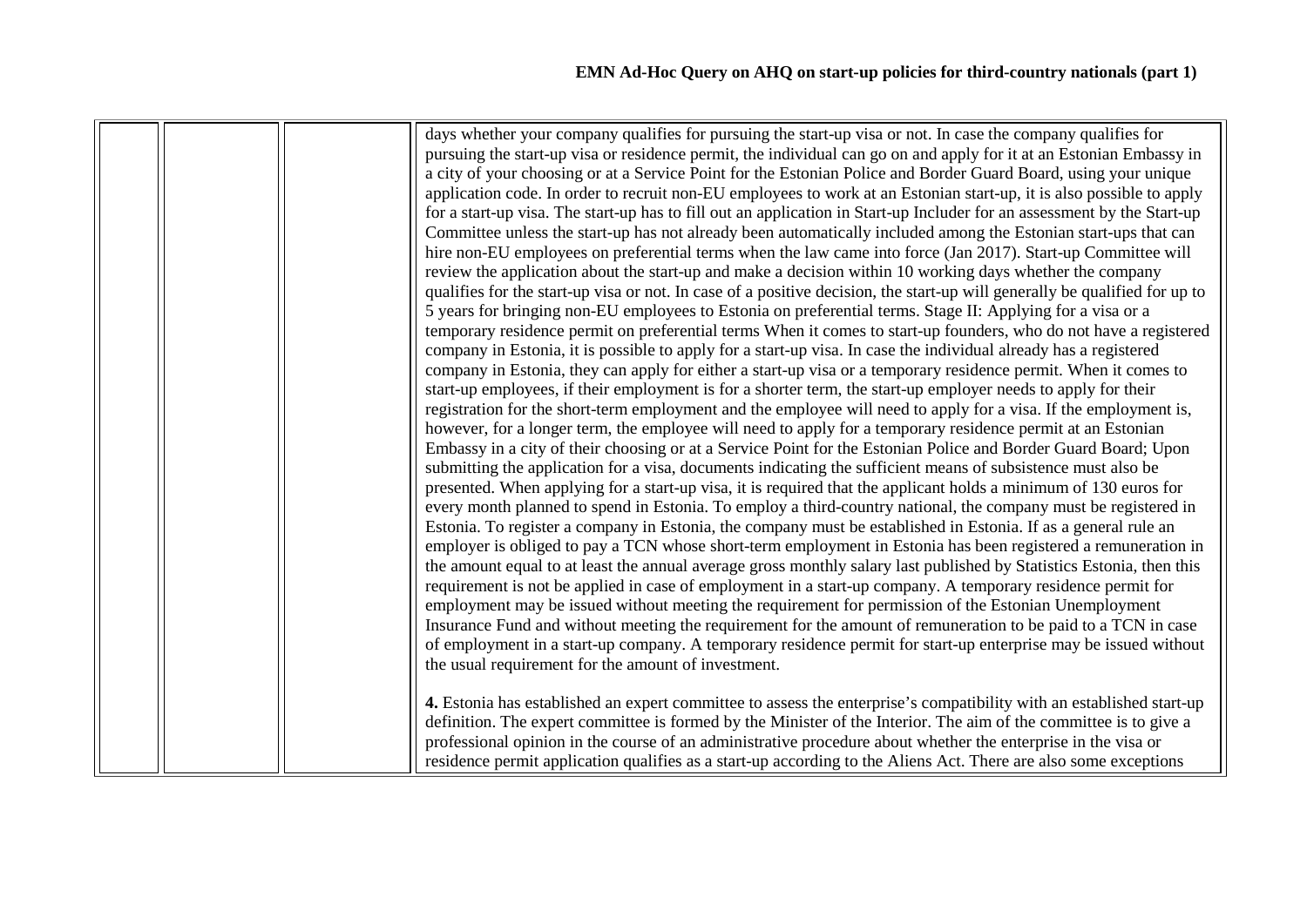<span id="page-6-1"></span><span id="page-6-0"></span>

|                |     | when a residence permit or a visa for start-up may be issued without the expert opinion (e.g. participating in<br>official accelerator programs).<br>5. As a general rule in Estonia the application for temporary residence permit is reviewed and a decision about<br>granting a temporary residence permit or refusal to give a temporary residence permit is made within two months<br>as of the submission of the application or after the elimination of the deficiencies in the application. The expert<br>committee gives the professional opinion whether the business is a start-up in ten days after receiving all the<br>relevant information and evidence. The applicant will be informed about the expert committee's opinion by e-mail<br>or in other appropriate way.<br>6. N/A                                                                                                                                                                                                                                                                     |  |
|----------------|-----|---------------------------------------------------------------------------------------------------------------------------------------------------------------------------------------------------------------------------------------------------------------------------------------------------------------------------------------------------------------------------------------------------------------------------------------------------------------------------------------------------------------------------------------------------------------------------------------------------------------------------------------------------------------------------------------------------------------------------------------------------------------------------------------------------------------------------------------------------------------------------------------------------------------------------------------------------------------------------------------------------------------------------------------------------------------------|--|
| <b>Finland</b> | Yes | 1. Not at the moment.<br>$2. -$<br>$3. -$<br>$4. -$<br>$5. -$<br>6. Yes. The government's proposal on special residence permit for start-up entrepreneurs will be submitted to the<br>Parliament in autumn 2017.                                                                                                                                                                                                                                                                                                                                                                                                                                                                                                                                                                                                                                                                                                                                                                                                                                                    |  |
| <b>France</b>  | Yes | 1. The law of March 7, 2016 related to foreign national's rights in France created a residence permit for talented<br>people called "Talent passport" in order to facilitate the access to the national territory for high skilled third-<br>country nationals. This residence permit concerns several categories of high skilled TCN. Two categories in<br>particular are concerned as start-up founders and start-up employees. This residence permit can be valid up to 4<br>years. Regarding start-up founders: The residence permit "Talent passport" can be granted to the applicant who<br>carries out an innovative economic project, recognized by a public entity in France. The duration of this residence<br>permit depends on the characteristics of the project presented by the TCN, up to a maximum period of 4 years,<br>renewable. (article L. 313-20 °6 and R. 313-61 to R. 313-62 of the Code on Entry and Residence of Foreigners and<br>Right of Asylum - CESEDA) Regarding start-up employees: The residence permit "Talent passport" can be |  |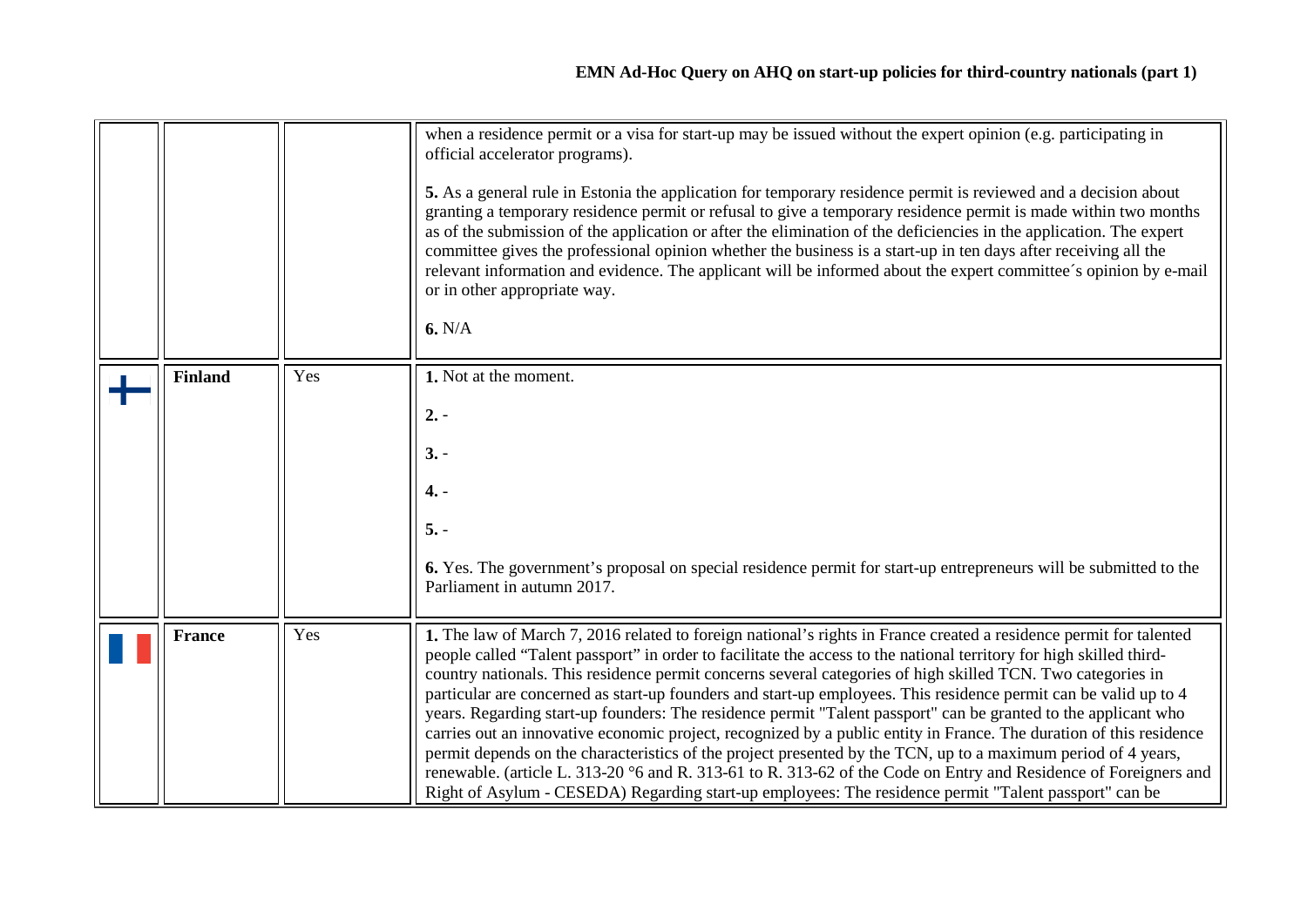|  |  | granted to the employees of a company recognized as young innovative enterprise ("jeune entreprise innovante").<br>These employees have to be graduates and hold an employment contract (with a fixed term of at least 3 months or<br>indefinite term). Moreover, the employees concerned must receive a wage at least equal to twice the minimum<br>wage (ie. 35,526 $\bigoplus$ ). The duration of the residence permit granted is the same as the duration of the employment<br>contract presented to support the application, up to a maximum period of 4 years, renewable. (article L. 313-20 $\degree$ 1,<br>R. 313-42 of the CESEDA) French Tech program: Besides, the "Talent passport" residence permit, France<br>introduced in January 2016 a specific program called "French tech program" to encourage foreign entrepreneurs to<br>come and create their start-up. This program foresees a "French Tech Visa" which is a simplified, fast-track<br>procedure to obtain a "Talent Passport" for 3 categories of international talent: international start-up founders,<br>international employees of French companies in a hyper-growth stage and international investors. The French<br>Tech Visa is offered to foreign tech talent accompanied or recruited by identified actors of the French Tech<br>ecosystem: French Tech partner start-up incubators and companies selected for their hyper-growth status. This<br>program also foresees a competition of international start-up with an attractive welcome package for the winners.<br>Within the framework of this competition, winners can benefit from the accelerated and simplified procedure for<br>the issuance of the residence permit "passport talent" above mentioned. |
|--|--|-------------------------------------------------------------------------------------------------------------------------------------------------------------------------------------------------------------------------------------------------------------------------------------------------------------------------------------------------------------------------------------------------------------------------------------------------------------------------------------------------------------------------------------------------------------------------------------------------------------------------------------------------------------------------------------------------------------------------------------------------------------------------------------------------------------------------------------------------------------------------------------------------------------------------------------------------------------------------------------------------------------------------------------------------------------------------------------------------------------------------------------------------------------------------------------------------------------------------------------------------------------------------------------------------------------------------------------------------------------------------------------------------------------------------------------------------------------------------------------------------------------------------------------------------------------------------------------------------------------------------------------------------------------------------------------------------------------------------------------------------------|
|  |  | 2. French legislation has created a specific tax status dedicated to "young innovative enterprise" (jeune entreprise<br>innovante). This term is defined in Article 44 sexies-0 A of the General Tax Code. A company is qualified as a<br>young innovative enterprise when it simultaneously fulfils the following conditions: It is a small or medium-sized<br>company (less than 250 employees), with a global turnover of less than 50 million euros for the year concerned; It<br>has been established for less than eight years; it must have carried out a certain amount of research expenditure or<br>be directed or held directly by at least 10% of students, young graduates or research scientists and must have as<br>main activity the valorisation of researches. In addition, the holders of the company capital must belong to one of<br>the categories provided for in the article. As there is no legal definition, the French tech program defines a start-up<br>as a young company with a worldwide ambition that looks for a strong and fast growth economic model.<br>According to the French tech program, start-ups are innovation-based and explore new products or services. Their<br>value depends entirely or partly on digital technologies, as in healthcare technologies (medtech), green<br>technologies (cleantech), biotechnology (biotech), finance (fintech) or industrial companies.                                                                                                                                                                                                                                                                                                                            |
|  |  | 3. Regarding start-up founders: In addition to the documents requested in any applications for residence permits,<br>TCN who carries an innovative economic project must present for its application for "Talent passport" residence<br>permit any document intended to establish the innovative nature of his economic plan in France, any document<br>likely to establish the recognition of his project by a public entity and the justification that he has sufficient<br>resources to support himself and, if necessary, his family members during his stay. (article L. 313-20 6° and R.                                                                                                                                                                                                                                                                                                                                                                                                                                                                                                                                                                                                                                                                                                                                                                                                                                                                                                                                                                                                                                                                                                                                                        |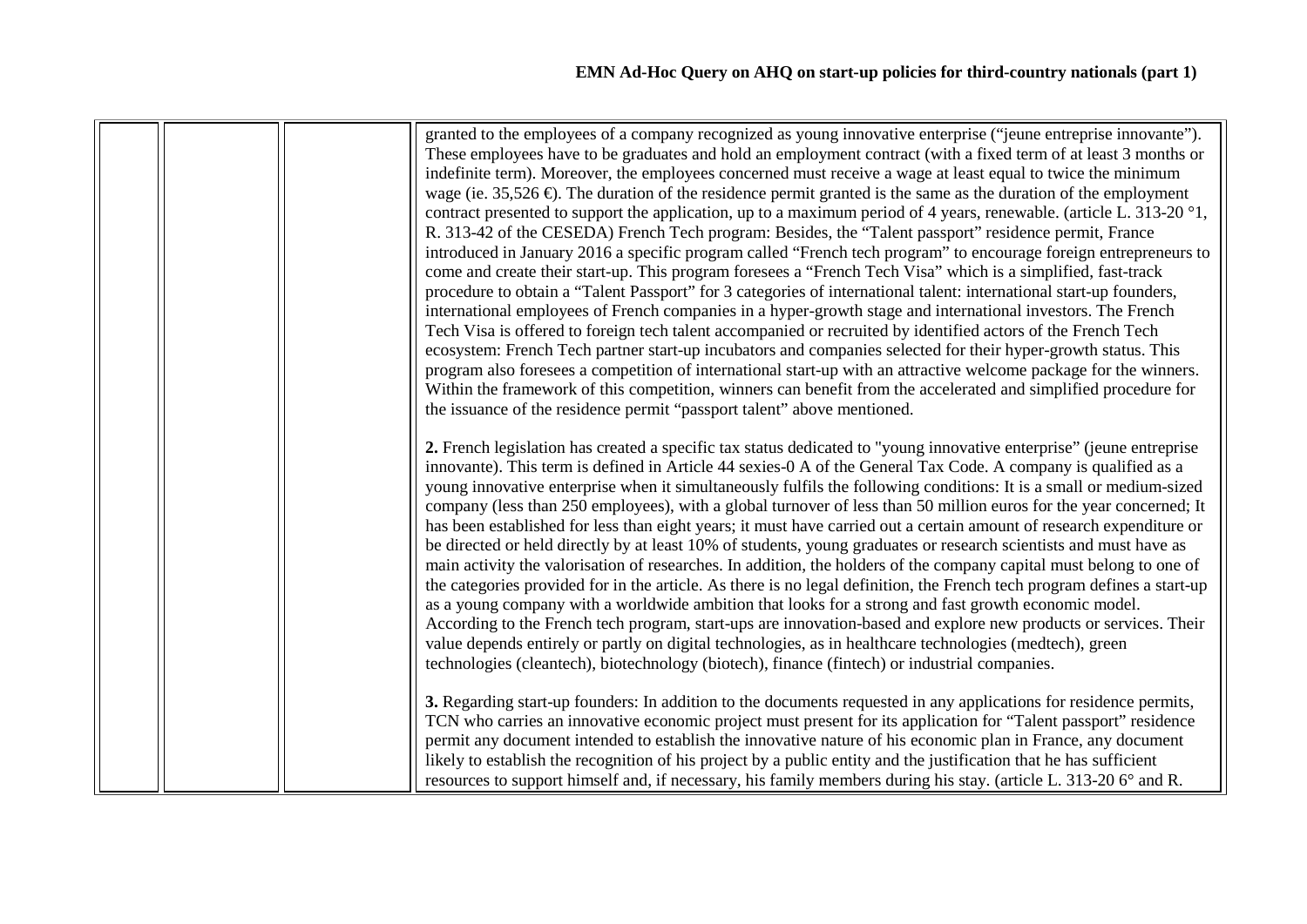|  | 313-61 of the CESEDA) In the framework of the French tech visa, founders of international start-up can benefit          |  |  |
|--|-------------------------------------------------------------------------------------------------------------------------|--|--|
|  | from the accelerated procedure to obtain a "Talent passport" residence permit if their start-up is selected by a        |  |  |
|  | partner incubator of the French program. Candidates will then apply for a residence card, stating that they benefit     |  |  |
|  | from the simplified and accelerated procedure. Details of this procedure are available in English on                    |  |  |
|  | visa.lafrenchtech.com (http://www.lafrenchtech.com/sites/default/files/documents/engdp-french-tech-visa.pdf)            |  |  |
|  | Regarding start-up employees: In addition to the documents requested in any applications for residence permits          |  |  |
|  | and to tax payment, the TCN employed by a company with the status of young innovative enterprise must present           |  |  |
|  | for his application to the "Talent passport" residence permit: - An employment contract for a period of more than       |  |  |
|  | three months with a young innovative enterprise (above defined) established in France and justifying an annual          |  |  |
|  | remuneration of at least twice the minimum wage. - Any document establishing the status of the young innovative         |  |  |
|  | enterprise and the direct link of the employment with the research and development project of the company.              |  |  |
|  |                                                                                                                         |  |  |
|  | (article L. 313-20 $1^{\circ}$ and R. 313-45 of the CESEDA) In the framework of the French tech visa, international     |  |  |
|  | talents recruited by a French start-up can benefit from the accelerated procedure for obtaining a "Talent passport"     |  |  |
|  | residence permit. The company concerned provide to its employee a document attesting that it is entitled to             |  |  |
|  | propose the French tech visa procedure. The candidate submits the document to the prefecture or consulate when          |  |  |
|  | filing the application for the "Talent passport" residence permit. See Q1 for additional information                    |  |  |
|  | 4. Concerning start-up founders applying for a "Talent passport", the assessment of the innovative nature of their      |  |  |
|  | economic plan must have been done by a public entity. This could be either, the State, a local authority, a public      |  |  |
|  | entity or a public company. In order to benefit from the accelerated procedure to obtain a "Talent passport"            |  |  |
|  | residence permit in the framework of the French tech visa, the start-up founder must have been chosen by one of         |  |  |
|  |                                                                                                                         |  |  |
|  | the 41 French partner incubators. Once one of the incubators has accepted a start-up applicant, the incubator will      |  |  |
|  | send the application to the Regional Directorates for business, competition, labour and Employment (Directe) for        |  |  |
|  | approval for a "Talent Passport". The Direccte will issue an official letter attesting the innovative nature of the     |  |  |
|  | start-up project, which the candidate will later present when applying for a visa and residence permit at the           |  |  |
|  | competent French Consulate or Prefecture. (http://www.lafrenchtech.com/sites/default/files/documents/engdp-             |  |  |
|  | french-tech-visa.pdf) Concerning start-up employees, they can benefit from the French Tech Visa through the             |  |  |
|  | company that will be recruiting the employee. The company will provide to the employee an official document             |  |  |
|  | attesting that it is eligible to recruit via the French Tech Visa, which the candidate will later present when applying |  |  |
|  | for a visa and residence permit at the competent French Consulate or Prefecture. Start-up eligible to recruit via the   |  |  |
|  | French Tech Visa are identified by public institutions according to objective growth criteria. There are currently 67   |  |  |
|  | French companies that can benefit from French Tech Visa for their recruitment of eligible foreign talent. At the        |  |  |
|  | end of the process, the issuance of the residence permit "passport talent" is dedicated to consular and embassy         |  |  |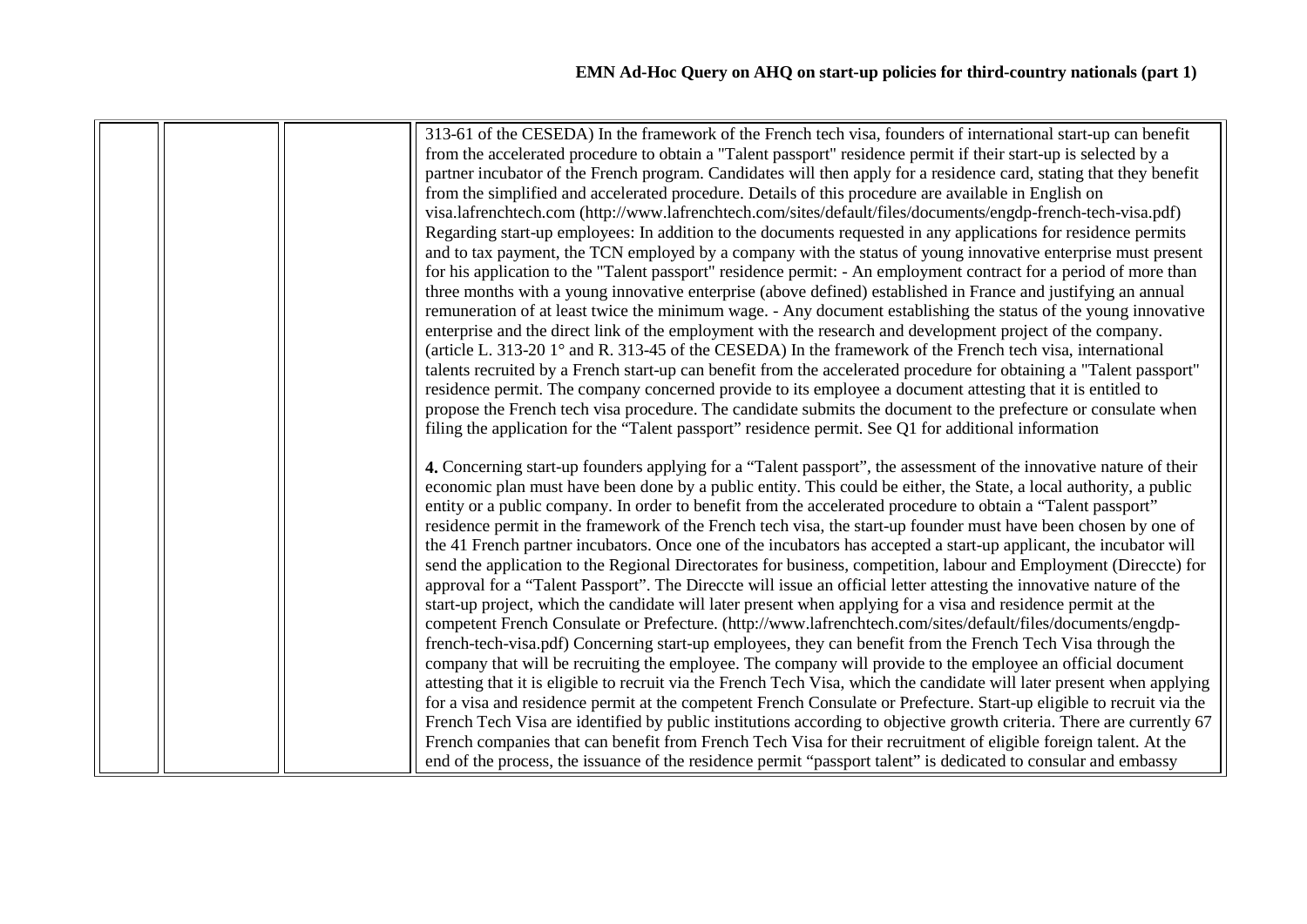<span id="page-9-1"></span><span id="page-9-0"></span>

|               |     | authorities if the TCN resides outside French territory and to the Prefect (administrative authority) if the TCN<br>already legally resides on the French territory. (article R. 313-41 of the CESEDA)<br>5. No processing time period is foreseen in the French legislation. However, the refusal of the application may be<br>implicit if the administrative authorities have not replied within 4 months following the filing of the application.<br>(article R. 311-12 and R. 311-12-1 of the CESEDA)<br>6. Despite the fact that the actual legislation has been recently implemented, one of the main priorities of the new<br>French government is to facilitate the arrival of international talents, students and young professionals. The<br>government wants to improve the access of high-level students, professionals and researchers to the labour market. |  |
|---------------|-----|---------------------------------------------------------------------------------------------------------------------------------------------------------------------------------------------------------------------------------------------------------------------------------------------------------------------------------------------------------------------------------------------------------------------------------------------------------------------------------------------------------------------------------------------------------------------------------------------------------------------------------------------------------------------------------------------------------------------------------------------------------------------------------------------------------------------------------------------------------------------------|--|
| Germany       | Yes | 1. No. The general regulations for the stay for self-employment apply.                                                                                                                                                                                                                                                                                                                                                                                                                                                                                                                                                                                                                                                                                                                                                                                                    |  |
|               |     | 2. n/a                                                                                                                                                                                                                                                                                                                                                                                                                                                                                                                                                                                                                                                                                                                                                                                                                                                                    |  |
|               |     | 3. n/a                                                                                                                                                                                                                                                                                                                                                                                                                                                                                                                                                                                                                                                                                                                                                                                                                                                                    |  |
|               |     | 4. n/a                                                                                                                                                                                                                                                                                                                                                                                                                                                                                                                                                                                                                                                                                                                                                                                                                                                                    |  |
|               |     | 5. n/a                                                                                                                                                                                                                                                                                                                                                                                                                                                                                                                                                                                                                                                                                                                                                                                                                                                                    |  |
|               |     | 6. No.                                                                                                                                                                                                                                                                                                                                                                                                                                                                                                                                                                                                                                                                                                                                                                                                                                                                    |  |
| <b>Greece</b> | Yes | 1. NO                                                                                                                                                                                                                                                                                                                                                                                                                                                                                                                                                                                                                                                                                                                                                                                                                                                                     |  |
|               |     | 2. NA                                                                                                                                                                                                                                                                                                                                                                                                                                                                                                                                                                                                                                                                                                                                                                                                                                                                     |  |
|               |     | <b>3. NA</b>                                                                                                                                                                                                                                                                                                                                                                                                                                                                                                                                                                                                                                                                                                                                                                                                                                                              |  |
|               |     | <b>4. NA</b>                                                                                                                                                                                                                                                                                                                                                                                                                                                                                                                                                                                                                                                                                                                                                                                                                                                              |  |
|               |     | 5. NA                                                                                                                                                                                                                                                                                                                                                                                                                                                                                                                                                                                                                                                                                                                                                                                                                                                                     |  |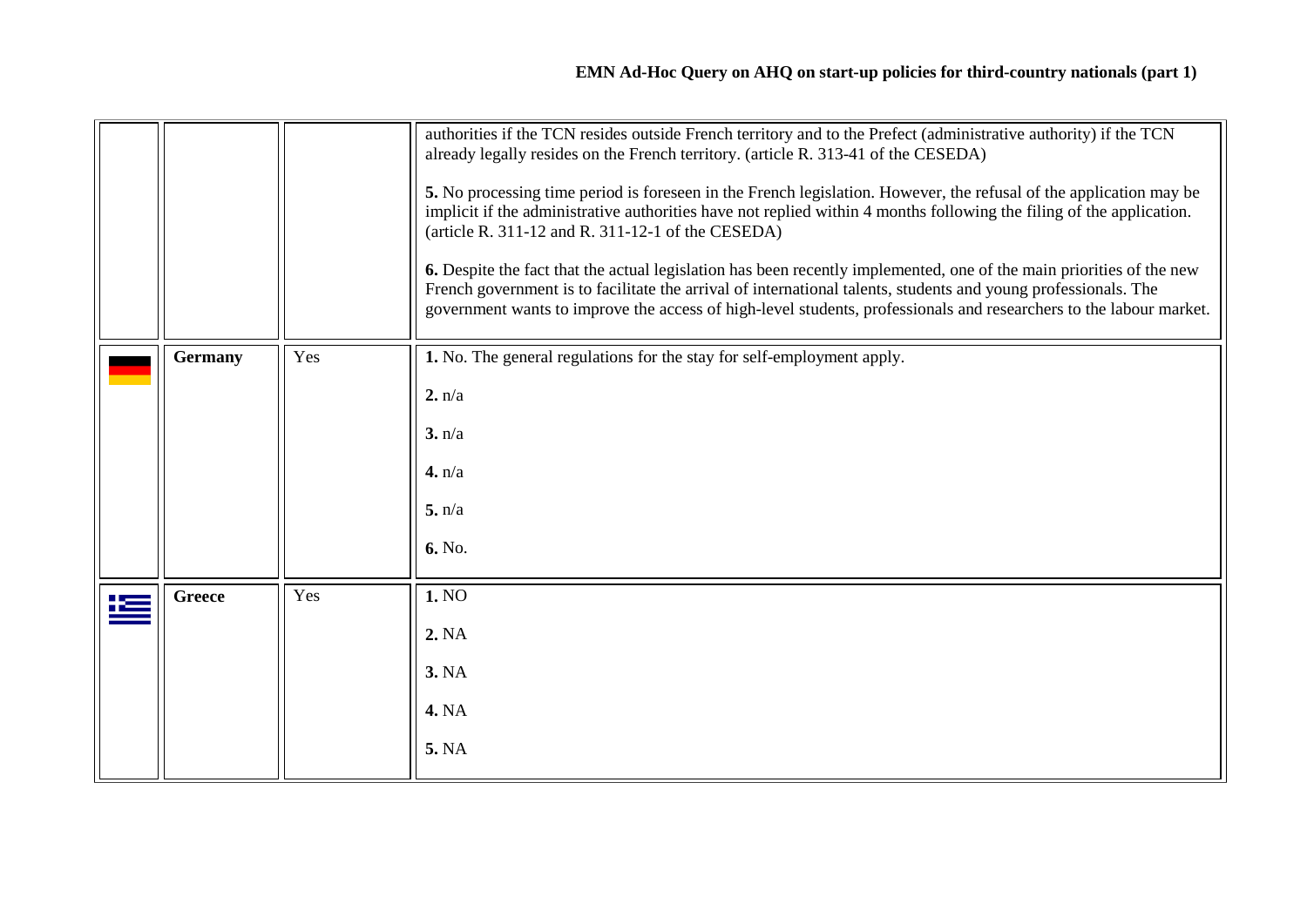<span id="page-10-1"></span><span id="page-10-0"></span>

|                |     | 6. In case our country examines the possibility to introduce in the future legislative provisions for the entry and<br>residence of third country nationals, it will be determined with the co-competent Ministries (e.g. Ministry of<br>Economy and Development, General Secretariat of Research and Technology, etc.) and will include certain<br>eligibility criteria for the persons concerned (e.g. start-up companies which will activated in particular sectors of<br>technology, informatics etc.)                                                                                                                                                                                                                                                                                                                           |  |
|----------------|-----|--------------------------------------------------------------------------------------------------------------------------------------------------------------------------------------------------------------------------------------------------------------------------------------------------------------------------------------------------------------------------------------------------------------------------------------------------------------------------------------------------------------------------------------------------------------------------------------------------------------------------------------------------------------------------------------------------------------------------------------------------------------------------------------------------------------------------------------|--|
| <b>Hungary</b> | Yes | 1. Yes, we foresee special visas for start-ups. Hungary's Digital Start-up Strategy has been accepted by the<br>government on 27 December 2016 with Government Decree 1858/2016.<br>2. Not right now. The Digital Start-up Strategy defines start-ups as "micro or small enterprises with large growth<br>potential in the global market, which can be interpreted in terms of product, organization, business model or                                                                                                                                                                                                                                                                                                                                                                                                              |  |
|                |     | service innovation and are requiring external investment".<br>3. The exact rules are not laid out yet as the strategy has been accepted by the government on 27 December 2016.<br>4. N/A<br>5. N/A                                                                                                                                                                                                                                                                                                                                                                                                                                                                                                                                                                                                                                   |  |
|                |     | <b>6.</b> See answer to question 1.                                                                                                                                                                                                                                                                                                                                                                                                                                                                                                                                                                                                                                                                                                                                                                                                  |  |
| <b>Ireland</b> | Yes | 1. Yes. Ireland has an immigration scheme, the Start-Up Entrepreneur Programme (STEP). This is an<br>administrative programme - the particulars are not set out in legislation. The STEP was established to stimulate<br>productive investment in the State and to offer residency in the State with its associated advantages to business<br>professionals, who have a proven record of success, and their immediate family members. The STEP was devised<br>to facilitate the relocation of international Entrepreneurs who have a business that would potentially fir the<br>Enterprise Ireland High Potential Start Up (HPSU) eligibility criteria. The STEP in not an Investment scheme<br>where persons not previously associated with the project can gain a residency permission by making an investment<br>in the business. |  |
|                |     | 2. A start-up is not defined in legislation. A High Potential Start-Up (HPSU) is defined as a start-up venture that is:<br>Introducing a new or innovative product or service to international markets<br>Capable of creating 10 jobs in Ireland and realising $\bigoplus$ million in sales within three to four years of starting<br>up                                                                                                                                                                                                                                                                                                                                                                                                                                                                                             |  |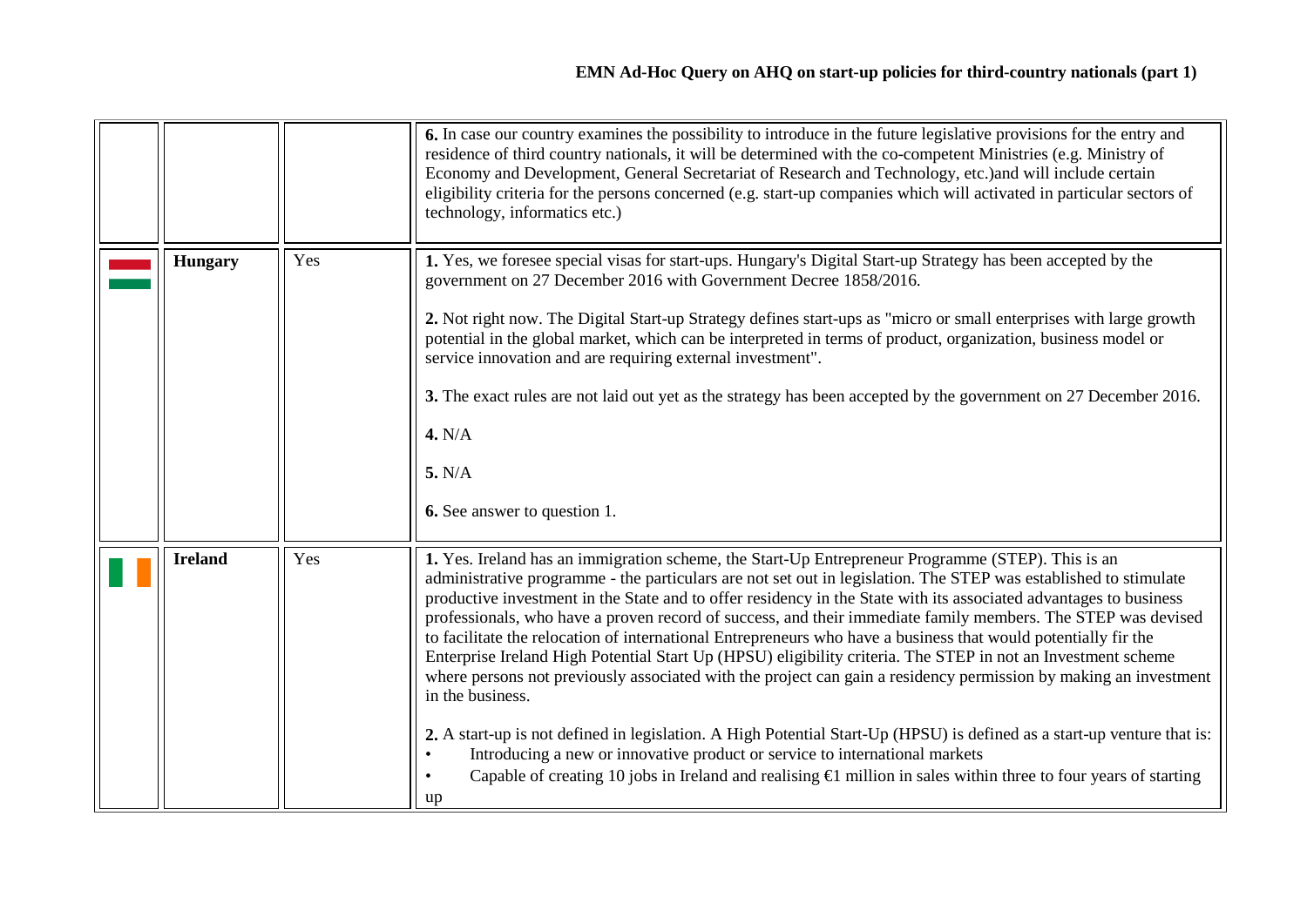|              |     | Led by an experienced management team<br>Headquartered and controlled in Ireland<br>Less than six years old.<br>Applicants are required to have secured funding of $\text{\textsterling}0,000$ for their business proposal and $\text{\textsterling}0,000$ for any second<br>or subsequent applicant.<br>3. The Application and Evaluation process takes place in two stages. Stage One is the application for investment<br>and immigration approval. At this stage the applicant will submit their application forms, supporting<br>documentation and details of their enterprise proposal for approval by the Evaluation Committee. The Evaluation<br>Committee decides and informs the Minister for Justice and Equality whether or not the person and their proposal<br>is acceptable under the programme. At Stage Two, successful applicants are issued with residence permits when 1)<br>the required funding has been transferred to a financial institution regulated by the Central Bank of Ireland and 2)<br>the applicant, and if relevant their spouse/partner has submitted the require affidavit attesting to their good<br>character and lack of criminal convictions. Further details on supporting documentation required are available in<br>the Start-up Entrepreneur Programme 2016 Guidelines available on the website of the Irish Naturalisation and |  |
|--------------|-----|-------------------------------------------------------------------------------------------------------------------------------------------------------------------------------------------------------------------------------------------------------------------------------------------------------------------------------------------------------------------------------------------------------------------------------------------------------------------------------------------------------------------------------------------------------------------------------------------------------------------------------------------------------------------------------------------------------------------------------------------------------------------------------------------------------------------------------------------------------------------------------------------------------------------------------------------------------------------------------------------------------------------------------------------------------------------------------------------------------------------------------------------------------------------------------------------------------------------------------------------------------------------------------------------------------------------------------------------------------------------------------|--|
|              |     | Immigration Service (INIS) here: http://www.inis.gov.ie/en/INIS/step-applic-guide-dec2016.pdf/Files/step-applic-<br>guide-dec2016.pdf<br>4. Applications for the STEP are considered on their merits in a qualitative examination by an independent<br>interdepartmental Evaluation Committee, established under the programme, comprising of appropriate officials<br>from the IDA; Enterprise Ireland; Department of Finance; Department of Foreign Affairs and Trade; Department<br>of Jobs Enterprise and Innovation, and the Irish Naturalisation and Immigration Service who have the required<br>skills and experience to evaluate the applications. However where projects require specific technical or other<br>specialist evaluation the relevant Government Departments or State Agencies are contacted for input.<br>5. The processing time is not set out in law. A schedule of windows for submission of applications to facilitate the<br>work of the Evaluation Committee is published on the website of the Irish Naturalisation and Immigration Service<br>(INIS). For example there are five such windows spread throughout 2017.<br>6. N/A.                                                                                                                                                                                                              |  |
| <b>Italy</b> | Yes | 1. Yes                                                                                                                                                                                                                                                                                                                                                                                                                                                                                                                                                                                                                                                                                                                                                                                                                                                                                                                                                                                                                                                                                                                                                                                                                                                                                                                                                                        |  |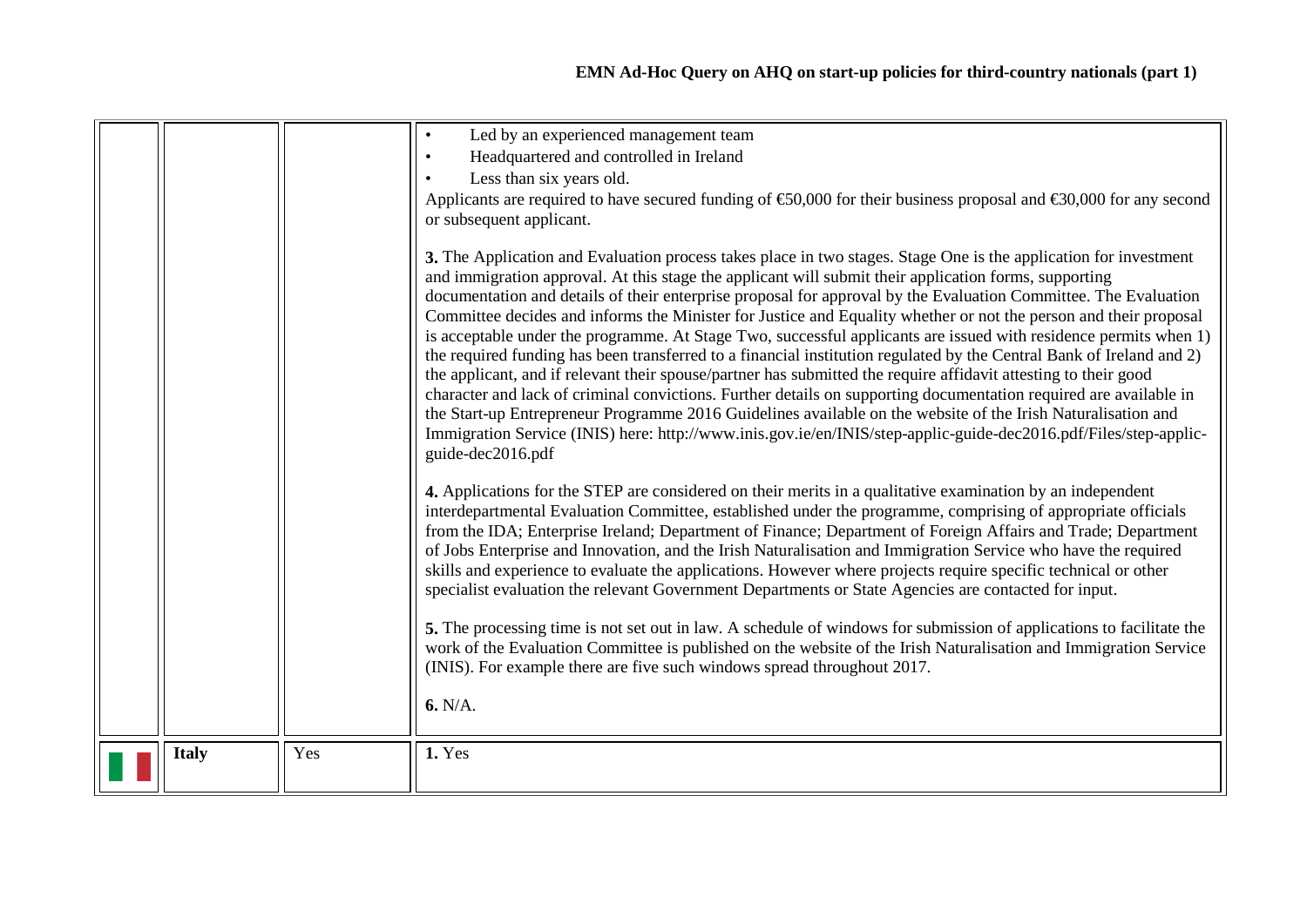|  | 2. The legal framework for this matter refers to visas for "innovative start-ups". It is defined by Law no. 221 of 17<br>December 2012as companies with shared capital, the shares or significant registered capital shares of which are<br>not listed on a regulated market nor on a multilateral negotiation system. These companies must also meet the<br>following requirements: - Be new or have been operational for less than 5 years; - have their headquarters in Italy<br>or in another EU country, but with at least a production site branch in Italy; - have a yearly turnover lower than 5<br>million Euros; - do not distribute profits; - produce, develop and commercialize innovative goods or services of<br>high technological value; - are not the result of a merger, split-up or selling-off of a company or branch; - be of<br>innovative character, which can be identified by at least one of the following criteria: o at least 15% of the<br>company's expenses can be attributed to R&D activities; o at least 1/3 of the total workforce are PhD students, the<br>holders of a PhD or researchers; alternatively, 2/3 of the total workforce must hold a Master's degree; o the<br>enterprise is the holder, depositary or licensee of a registered patent (industrial property) or the owner of a                                                                                                                                                                                                                                                                                                                                                                                                                                                                                          |  |
|--|---------------------------------------------------------------------------------------------------------------------------------------------------------------------------------------------------------------------------------------------------------------------------------------------------------------------------------------------------------------------------------------------------------------------------------------------------------------------------------------------------------------------------------------------------------------------------------------------------------------------------------------------------------------------------------------------------------------------------------------------------------------------------------------------------------------------------------------------------------------------------------------------------------------------------------------------------------------------------------------------------------------------------------------------------------------------------------------------------------------------------------------------------------------------------------------------------------------------------------------------------------------------------------------------------------------------------------------------------------------------------------------------------------------------------------------------------------------------------------------------------------------------------------------------------------------------------------------------------------------------------------------------------------------------------------------------------------------------------------------------------------------------------------------------------------------------------|--|
|  | programme for original registered computers.<br>3. There are two ways to obtain a start-up visa: through direct application or through certified incubator. Direct<br>application. The applicant shall fill in a form explaining her/his start-up project (form available in English here:<br>http://italiastartupvisa.mise.gov.it/#direct-application-section-ISV), to which she/he will enclose a copy of a<br>passport. She/he shall also attach a cover letter to prove the applicant has the minimum financial resources for the<br>innovative start-up (cover letter template available in English here: http://italiastartupvisa.mise.gov.it/#direct-<br>application-section-ISV). The documentation shall then be sent to the Ministry of Economic Development, which<br>shall reply within 30 days. In case of successful outcome, the applicant is provided with a leave to enter the<br>territory for the purpose of building up an innovative start-up. Certified incubator. A certified incubator shall<br>commit to host a start-up by filling in a specific form (form available in English here:<br>http://italiastartupvisa.mise.gov.it/#certified-incubator-section-ISV), to which shall be enclosed a copy of a<br>passport and a description of the project. She/he shall also attach a cover letter to prove the applicant has the<br>minimum financial resources for the innovative start-up (cover letter template available in English here:<br>http://italiastartupvisa.mise.gov.it/#certified-incubator-section-ISV). The documentation shall then be sent to the<br>Ministry of Economic Development, which shall reply within 30 days. In case of successful outcome, the<br>applicant is provided with a leave to enter the territory for the purpose of building up an innovative start-up. |  |
|  | 4. In order to assess the suitability of applicants, the Ministry of Economic Development has created the Technical<br>Committee "Italia Start-up Visa". The Committee is made up of qualified and nationally renowned associations,<br>each of which exercises in a specific sector linked to the start-up environment. It notably includes: - The President<br>of the venture capital commission of the Italian Association of Private Equity and Venture Capital (AIFI); - The<br>President of the Italian Association of Scientific and Technologic Parks (APSTI); - The President of the Italian                                                                                                                                                                                                                                                                                                                                                                                                                                                                                                                                                                                                                                                                                                                                                                                                                                                                                                                                                                                                                                                                                                                                                                                                                     |  |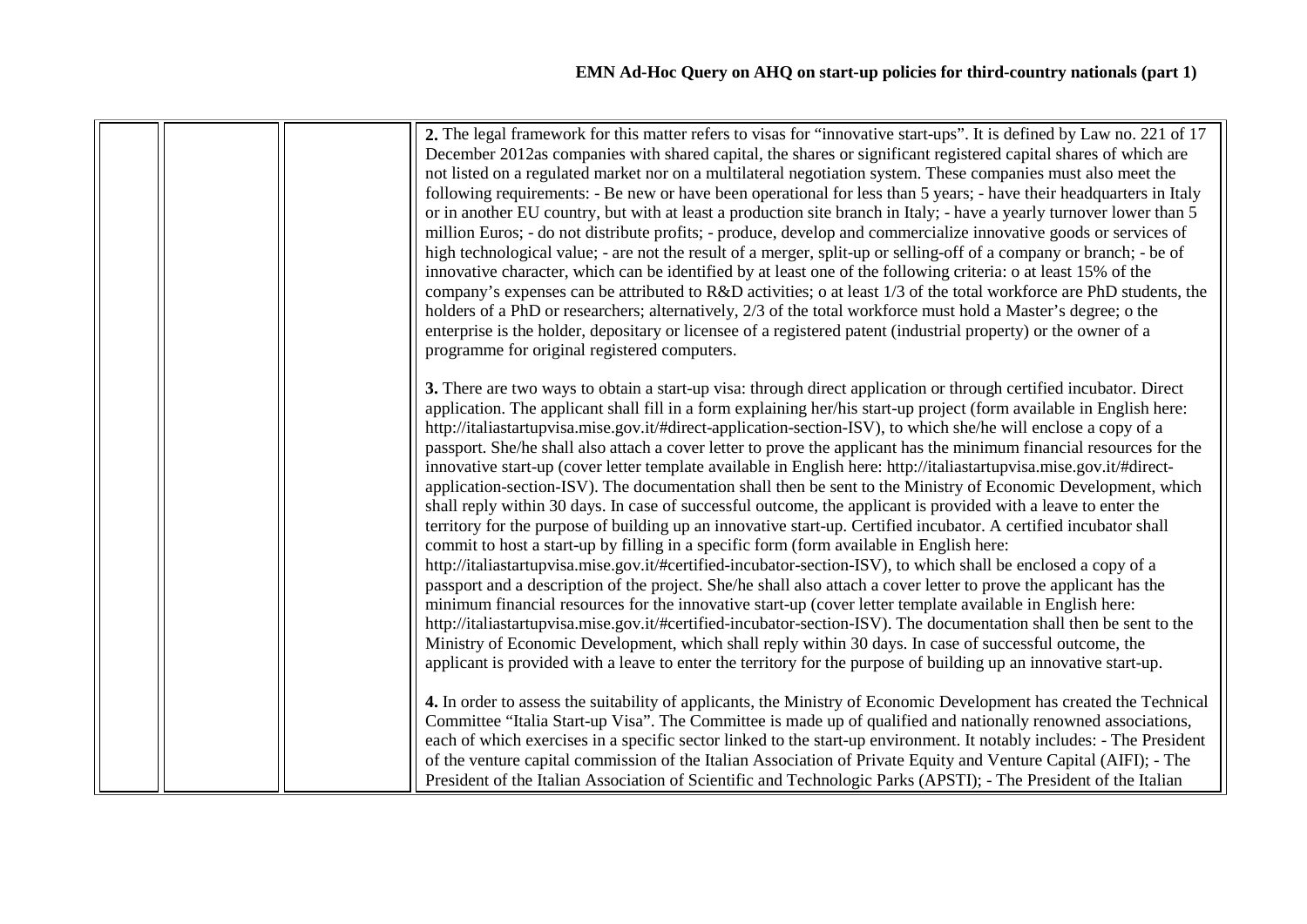<span id="page-13-0"></span>

|        |     | Association of Informal Investors in Risky Capital / Italian Business Angel Network (IBAN); - The President of<br>the Network for Valuing University Research (NETVAL); - The President of the Association of Incubators and<br>Italian Academic Business Plan Competition (PNICUBE); - A representative of the Ministry of Economic<br>Development who coordinates the Committee. The Committee is presided by the Director-General for Industrial<br>Policy, Competitiveness and Small and Medium Enterprises, within the Ministry of Economic Development<br>5. The processing time shall not exceed 30 days starting from the date of the complete submission of<br>documentation.<br>6. N7A                                                                                                                                                                                                                                                                                                                                                                                                                                                                                                                                                                                                                                                                                                                                                                                         |
|--------|-----|------------------------------------------------------------------------------------------------------------------------------------------------------------------------------------------------------------------------------------------------------------------------------------------------------------------------------------------------------------------------------------------------------------------------------------------------------------------------------------------------------------------------------------------------------------------------------------------------------------------------------------------------------------------------------------------------------------------------------------------------------------------------------------------------------------------------------------------------------------------------------------------------------------------------------------------------------------------------------------------------------------------------------------------------------------------------------------------------------------------------------------------------------------------------------------------------------------------------------------------------------------------------------------------------------------------------------------------------------------------------------------------------------------------------------------------------------------------------------------------|
| Latvia | Yes | 1. Latvian legislation foresees residence permit for start-up founders.<br>2. start-up company – a capital company with a high growth potential the basic activity of which is related to the<br>development, production or improvement of scalable business models and innovative products (Law On Aid for<br>the Activities of Start-up Companies, Article 1)<br>3. An application can be submitted abroad or while a person is staying legally in Latvia. Documents required: an<br>application form with photo, travel document, proof of sufficient financial means, information on criminal record<br>(for citizens from visa countries), proof of residence address in Latvia, health insurance policy and tbc test as well<br>as detailed information on start-up and planned activities. 3 months after the foreigner has received a residence<br>permit, the start-up shall be registered and the foreigner shall become a board member of this enterprise. After 6<br>months since the day when residence permit was issued there should be invested at least 30 000 EUR by the<br>qualified risk capital investor and after 9 months this sum shall be duplicated (60 000 EUR investment in total).<br>4. Initially the application will be examined by the Office of Citizenship and Migration Affairs. In case of doubt<br>the opinion from the Investment and Development Agency of Latvia can be required.<br>5. 30 days (5 and 10 working days possible too).<br>6. N/A |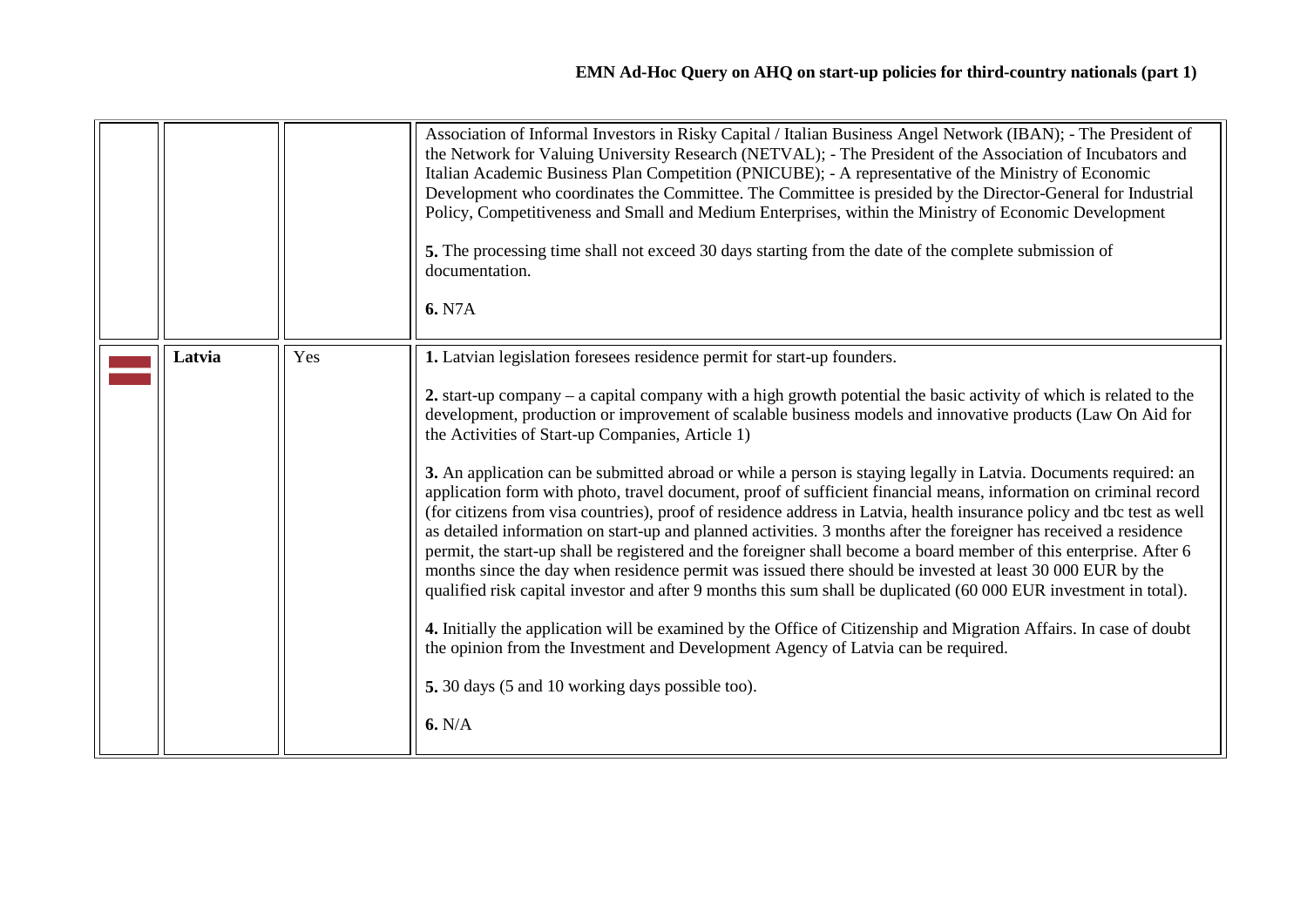### **EMN Ad-Hoc Query on AHQ on start-up policies for third-country nationals (part 1)**

<span id="page-14-0"></span>

| Lithuania  | Yes | 1. Yes. As from 1 Jan 2017.                                                                                                                                                                                                                                                                                                                                                                                                                                                                                                       |
|------------|-----|-----------------------------------------------------------------------------------------------------------------------------------------------------------------------------------------------------------------------------------------------------------------------------------------------------------------------------------------------------------------------------------------------------------------------------------------------------------------------------------------------------------------------------------|
|            |     | 2. Yes An activity of an enterprise related to the introduction of new technologies or other innovations of<br>importance for the economic and social development of the Republic of Lithuania means new or substantially<br>improved products (commodity or service) or a processes, new methods of marketing or organization, which will<br>have a positive impact on economic and social development of the Republic of Lithuania in the fields of<br>biotechnology, nanotechnology, IT, mechatronics, electronics and lasers. |
|            |     | 3. The institution evaluates the proposed activity (it needs to be in the above mentioned fields), proposed strategic<br>plan, experience and education of an applicant or team members. If necessary a live interview is organized. If the<br>activity is approved as having importance for the economic and social development of the Republic of Lithuania,<br>the foreigner may apply for the residence permit.                                                                                                               |
|            |     | 4. A special commission at the Enterprise Lithuania under the Ministry of Economy.                                                                                                                                                                                                                                                                                                                                                                                                                                                |
|            |     | 5. Normal procedure - 2 months. Expedited procedure - 1 month.                                                                                                                                                                                                                                                                                                                                                                                                                                                                    |
|            |     | 6. N/A                                                                                                                                                                                                                                                                                                                                                                                                                                                                                                                            |
| Luxembourg | Yes | 1. No. They have to apply as an independent worker in accordance with articles 51, 52 and 53 or as an investor in<br>accordance with articles 53bis, 53ter and 53 quarter of the amended law of 29 August 2008 on free movement of<br>persons and immigration (Immigration Law). The start-up employees if they are third-country nationals have to<br>apply for an authorisation of stay as a salaried worker (articles 42 and 43 of the Immigration Law).                                                                       |
|            |     | 2. No. There is no legal definition of start-ups.                                                                                                                                                                                                                                                                                                                                                                                                                                                                                 |
|            |     | 3. N/A.                                                                                                                                                                                                                                                                                                                                                                                                                                                                                                                           |
|            |     | 4. N/A.                                                                                                                                                                                                                                                                                                                                                                                                                                                                                                                           |
|            |     | 5. N/A.                                                                                                                                                                                                                                                                                                                                                                                                                                                                                                                           |
|            |     | <b>6.</b> Even though Luxembourg promotes a start-up eco-system there are no plans for introducing such regulations.                                                                                                                                                                                                                                                                                                                                                                                                              |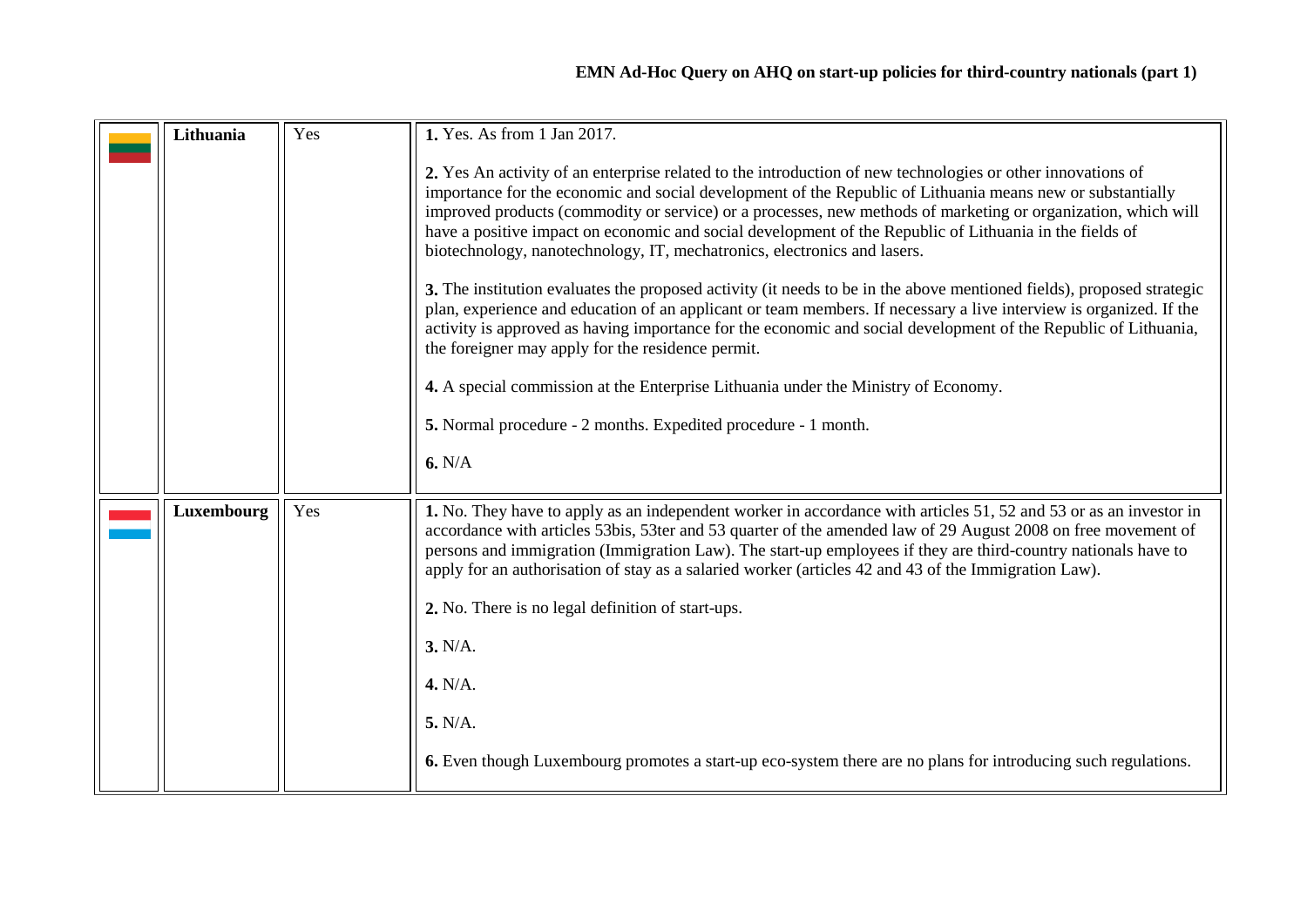<span id="page-15-1"></span><span id="page-15-0"></span>

| <b>Netherlands</b> | Yes | 1. a) Yes b) No                                                                                                                                                                                                                                                                                                                                                                                                                                                                                                                                                                                                                                                                                                                                                                                                                                                                                                                                                                |
|--------------------|-----|--------------------------------------------------------------------------------------------------------------------------------------------------------------------------------------------------------------------------------------------------------------------------------------------------------------------------------------------------------------------------------------------------------------------------------------------------------------------------------------------------------------------------------------------------------------------------------------------------------------------------------------------------------------------------------------------------------------------------------------------------------------------------------------------------------------------------------------------------------------------------------------------------------------------------------------------------------------------------------|
|                    |     | 2. No<br>3. A foreign national may qualify for a residence permit for the purpose of residence "Start-up" working on a self-<br>employed basis, if: - The foreign national demonstrates that his product or service is innovative. Innovativeness<br>may involve both technological and non-technological aspects. - The foreign national has a reliable and expert<br>facilitator. - The Netherlands Enterprise Agency gives the Immigration Service (IND) a positive recommendation<br>on the innovativeness of the product or service and on the reliability and expertise of the facilitator. - The foreign<br>national and his facilitator are both registered with the Chamber of Commerce. - The foreign national has lasting<br>and sufficient means of support. - There is no family relationship up to the third degree between the foreign<br>national and his facilitator. Process for start-up founders Once the complete application for the start-up permit has |
|                    |     | been filed, the IND informs the Expat center and consults the RVO (Netherlands Enterprise Agency). The RVO<br>considers firstly if the facilitator is trusted and qualified to act as a business mentor to the candidate and secondly<br>if the product or service the candidate wants to build their business on is innovative. The IND then considers the<br>application on the basis of this advice.<br>4. The IND makes the ultimate decision about granting the start-up permit. Before taking a decision, the IND<br>consults the Netherlands Enterprise Agency and seeks its advise about the quality of the business proposal and                                                                                                                                                                                                                                                                                                                                      |
|                    |     | whether the facilitator is qualified and trusted.<br>5. If the application is complete and includes all relevant documents, applicants will be notified of the official<br>decision within 90 days. However, start-up applications are be given priority at the IND in order to ideally process<br>them sooner (the current estimation is 7 weeks).                                                                                                                                                                                                                                                                                                                                                                                                                                                                                                                                                                                                                            |
|                    |     | 6. N/A                                                                                                                                                                                                                                                                                                                                                                                                                                                                                                                                                                                                                                                                                                                                                                                                                                                                                                                                                                         |
| <b>Poland</b>      | Yes | 1. No. In Poland we grant only temporary residence permits issued for the purpose of conducting business activity.                                                                                                                                                                                                                                                                                                                                                                                                                                                                                                                                                                                                                                                                                                                                                                                                                                                             |
|                    |     | 2. n/a                                                                                                                                                                                                                                                                                                                                                                                                                                                                                                                                                                                                                                                                                                                                                                                                                                                                                                                                                                         |
|                    |     | 3. n/a                                                                                                                                                                                                                                                                                                                                                                                                                                                                                                                                                                                                                                                                                                                                                                                                                                                                                                                                                                         |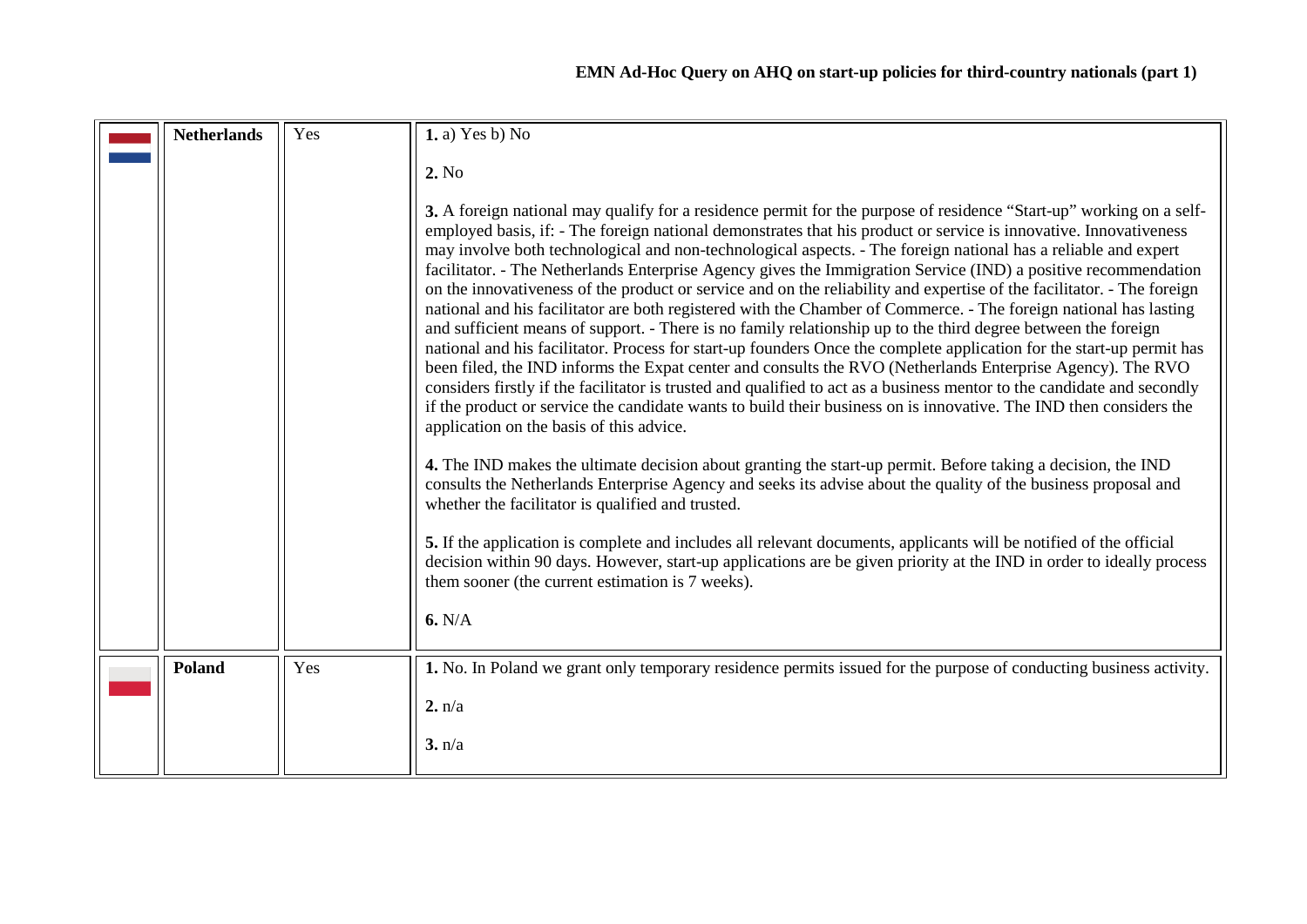<span id="page-16-1"></span><span id="page-16-0"></span>

|                                  |     | 4. n/a<br>5. n/a<br>6. At the moment Poland does not have plans for such regulations.                                                                                                                                                                                                                                                                                                                                                                                                                                                                                                                                                                                                                                                                                                                                                                                                                                                                                                                                                                                                                                                              |
|----------------------------------|-----|----------------------------------------------------------------------------------------------------------------------------------------------------------------------------------------------------------------------------------------------------------------------------------------------------------------------------------------------------------------------------------------------------------------------------------------------------------------------------------------------------------------------------------------------------------------------------------------------------------------------------------------------------------------------------------------------------------------------------------------------------------------------------------------------------------------------------------------------------------------------------------------------------------------------------------------------------------------------------------------------------------------------------------------------------------------------------------------------------------------------------------------------------|
| <b>Slovak</b><br><b>Republic</b> | Yes | 1. No (see also answer 6).<br>2. N/A<br>3. N/A<br>4. N/A<br>5. N/A<br>6. No. Special provisions regarding start-ups have already been introduced into the Slovak legislation within the<br>amendment to the Act on Residence of Aliens this year. This act regulates more favourable conditions (accelerated<br>procedure) for persons who wish to start a business in Slovakia a carry out a start-up project. This means a support<br>to foreigners who apply for residence permit for the purpose of business and who submit together with their<br>application for residence permit also a business plan for the implementation of an innovative, so called start-up,<br>project. This business plan is subsequently sent to the Ministry of Economy of the Slovak Republic which shall<br>evaluate it. In case of a positive decision, the application shall be assessed within an accelerated procedure of 30<br>days. Once this kind of residence permit is granted, these persons, registered already as entrepreneurs in Slovakia,<br>can participate in programmes for small and medium-size businesses, aiming at support of start-ups. |
| <b>Slovenia</b>                  | Yes | 1. No.<br>2. NTA<br><b>3. NTA</b><br><b>4. NTA</b>                                                                                                                                                                                                                                                                                                                                                                                                                                                                                                                                                                                                                                                                                                                                                                                                                                                                                                                                                                                                                                                                                                 |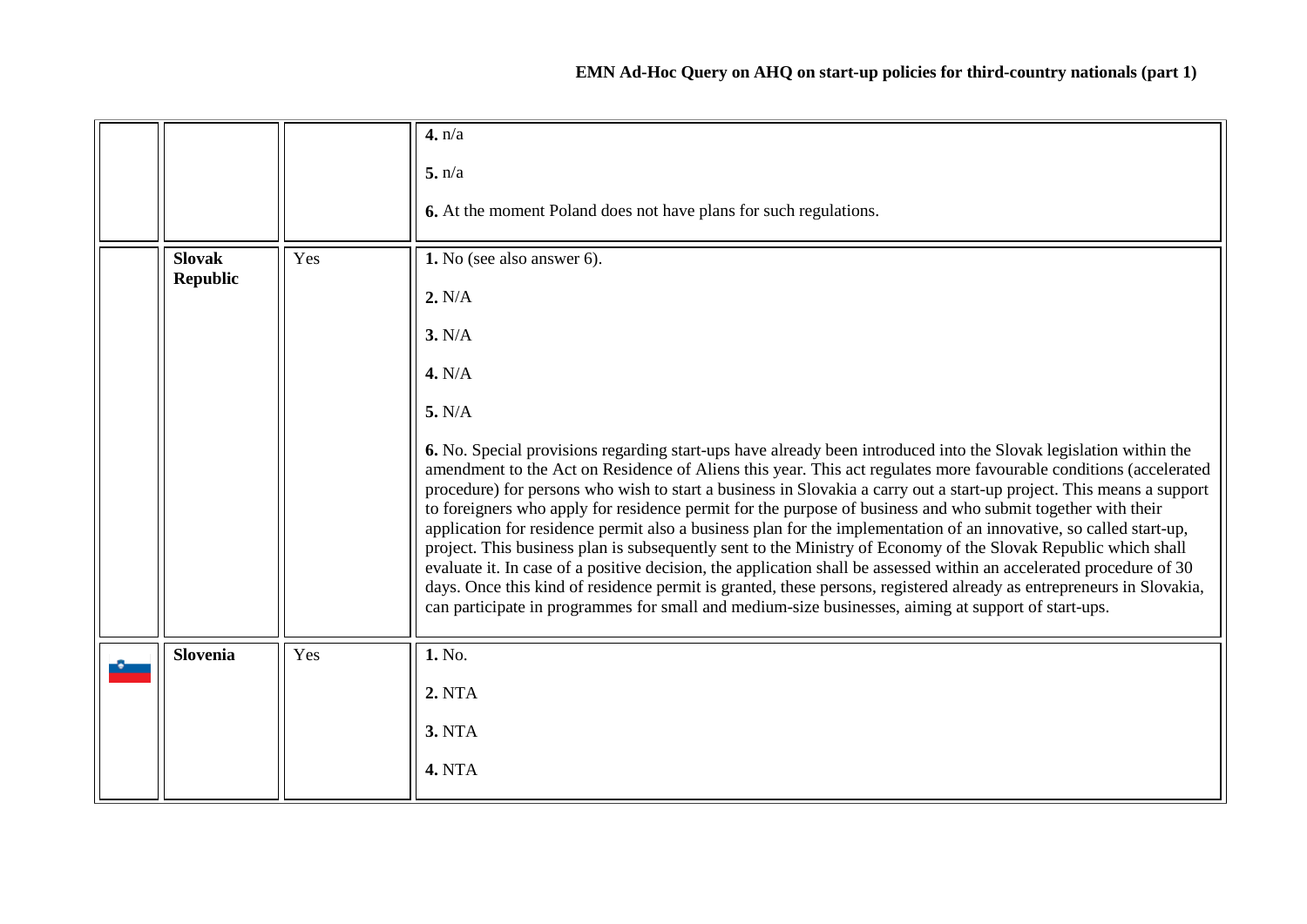<span id="page-17-0"></span>

|              |     | <b>5. NTA</b>                                                                                                                                                                                                                                                                                                                                                                                                                                                                                                                                                                                                                                                                                                                                                                                                                                                                                                                                                                                                                                                                                                                                                                                                                                                                                                                                                                                                                                                                                                                                                                                                                                                                                                                                                                                                                                                                                                                                                                                                                                                                                                                                                                                                                                                                                                                                                                                                                                                                                                                                                                                                                                                             |
|--------------|-----|---------------------------------------------------------------------------------------------------------------------------------------------------------------------------------------------------------------------------------------------------------------------------------------------------------------------------------------------------------------------------------------------------------------------------------------------------------------------------------------------------------------------------------------------------------------------------------------------------------------------------------------------------------------------------------------------------------------------------------------------------------------------------------------------------------------------------------------------------------------------------------------------------------------------------------------------------------------------------------------------------------------------------------------------------------------------------------------------------------------------------------------------------------------------------------------------------------------------------------------------------------------------------------------------------------------------------------------------------------------------------------------------------------------------------------------------------------------------------------------------------------------------------------------------------------------------------------------------------------------------------------------------------------------------------------------------------------------------------------------------------------------------------------------------------------------------------------------------------------------------------------------------------------------------------------------------------------------------------------------------------------------------------------------------------------------------------------------------------------------------------------------------------------------------------------------------------------------------------------------------------------------------------------------------------------------------------------------------------------------------------------------------------------------------------------------------------------------------------------------------------------------------------------------------------------------------------------------------------------------------------------------------------------------------------|
|              |     | 6. We are still discussing the issue with relevant authorities.                                                                                                                                                                                                                                                                                                                                                                                                                                                                                                                                                                                                                                                                                                                                                                                                                                                                                                                                                                                                                                                                                                                                                                                                                                                                                                                                                                                                                                                                                                                                                                                                                                                                                                                                                                                                                                                                                                                                                                                                                                                                                                                                                                                                                                                                                                                                                                                                                                                                                                                                                                                                           |
| <b>Spain</b> | Yes | 1. Yes, the Spanish legislation foresees special entrance, stay and residence visa/permits to those foreign nationals<br>who intend to start up, develop or run a business activity as entrepreneurs.<br>2. Act 14/2013, of 27 September, of support to entrepreneurs and their Internationalization (hereinafter, Act<br>14/2013) defines "entrepreneurial activity" in article 70.1 as follows: "Entrepreneurial activity will be deemed to<br>be any innovative activity of special economic interest for Spain that, as such, has obtained a favourable report<br>issued by the relevant Economic and Commercial Office of the geographic area or by the Directorate-General for<br>International Trade and Investments".<br>3. There are two kinds of requirements, (i) ones that has to comply the person who applies and (ii) others related to<br>the activity. i. Requirements that has to comply the person who applies. These requirements depend on the type of<br>permit (ex. Articles 62, 68 and 69 of Act 14/2013): • For visas to enter and stay in Spain for one year period with<br>the sole or primary purpose of making preliminary arrangements in order to be able to develop an enterprising<br>activity, applicants have to comply with the Schengen Borders Code and the Visa Code, as applicable. • For a<br>business activity residence permit for two years (renewable) valid throughout the national territory to start up,<br>develop or run a business activity as entrepreneur, applicants shall provide evidence of compliance with the<br>following conditions: a) Not be in Spain in an irregular situation. b) Be over 18 years of age. c) Have no criminal<br>record in Spain or in the countries where they have resided for the past five years, for criminal offenses defined in<br>the relevant Spanish legislation. d) Not be subject to an alert issued for the purposes of refusing entry in the<br>territorial space of countries with which Spain has signed an agreement in this regard. e) Have a public or private<br>health insurance policy with an insurance company authorised to operate in Spain. f) Have sufficient financial<br>resources for themselves and for the members of their families during their residence in Spain. g) Have paid the<br>visa or authorization processing fee. ii. Requirements related to the activity. • Applicants must meet the legal<br>requirements necessary to start up the activity, as settle out in the relevant sectorial legislation. • The activity has<br>to be proved "entrepreneurial", as defined in Article 70.1 of Act $14/2013$ . To evaluate if the activity is |
|              |     | entrepreneurial the Spanish system is based on a case by case analyses. In any case, it should be taken into account<br>(ex, Article 70.2 of Act 14/2013): - First and foremost, the creation of jobs. - The applicant's professional profile,<br>his/her training and professional experience as well as his/her involvement in the project. If there are several<br>partners, the participation of each one shall be assessed, both of those requesting a visa or permit and of those that<br>do not require them. - The business plan including, at least, the following elements: 1st: Description of the project:                                                                                                                                                                                                                                                                                                                                                                                                                                                                                                                                                                                                                                                                                                                                                                                                                                                                                                                                                                                                                                                                                                                                                                                                                                                                                                                                                                                                                                                                                                                                                                                                                                                                                                                                                                                                                                                                                                                                                                                                                                                    |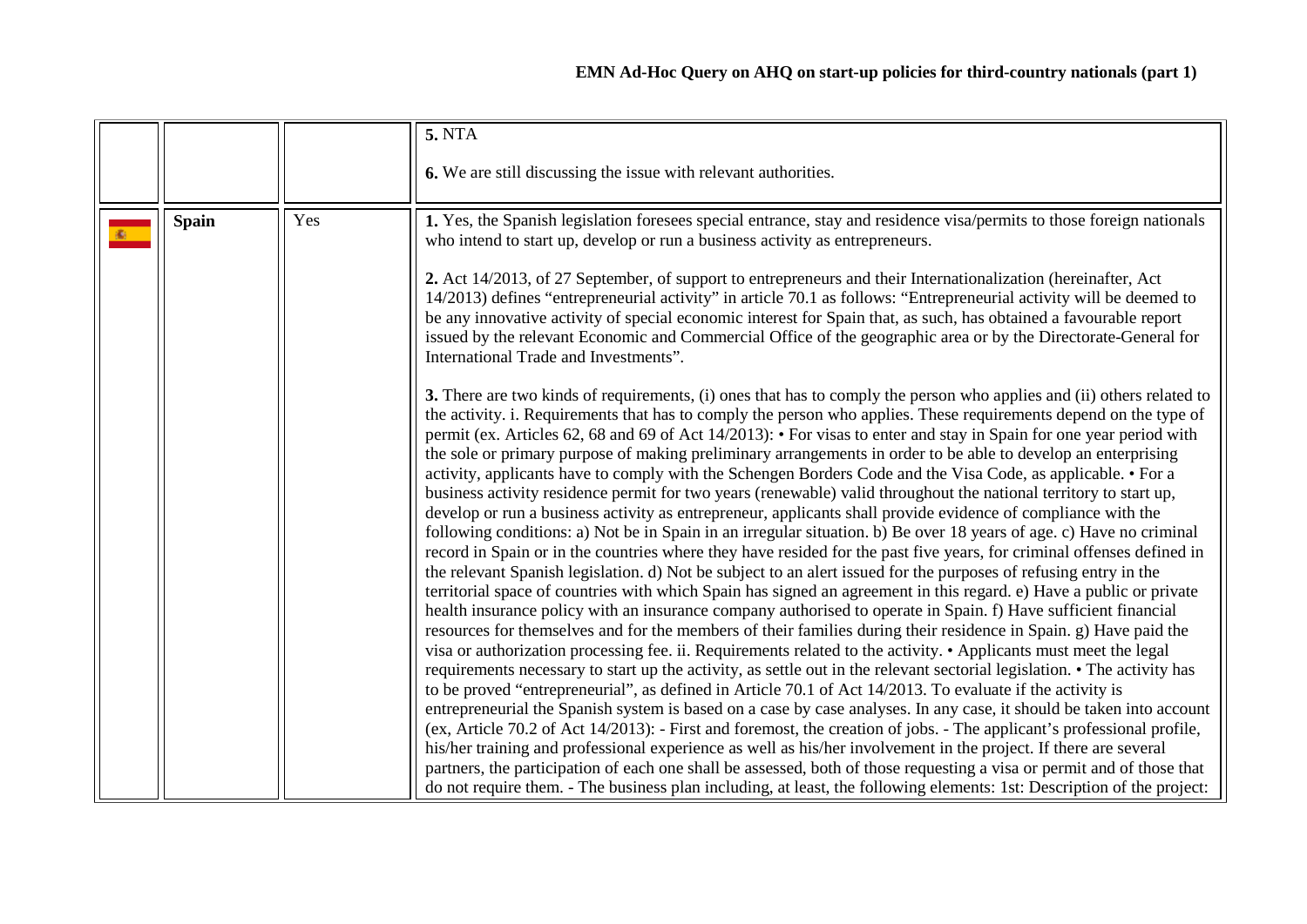|               |     | business activity to be performed, start-up date, location, planned legal form of the company, potential economic<br>impact of the investment, description of the estimated number of jobs that may be created and their duties and<br>qualification, planned promotion activities and sales strategy. 2nd: Description of the product or service: the<br>description shall be detailed and include the innovative aspects. 3rd: Market analysis: assessment of the market<br>and expected evolution, description of the possible competitors, assessment of potential consumers and analysis of<br>supply and demand. 4th: Financing: investment required, sources of financing and financial plan. - The added<br>value for the Spanish economy, innovation and investment opportunities.                                                                                                                                                                                                                                                                                                                                                                                     |
|---------------|-----|---------------------------------------------------------------------------------------------------------------------------------------------------------------------------------------------------------------------------------------------------------------------------------------------------------------------------------------------------------------------------------------------------------------------------------------------------------------------------------------------------------------------------------------------------------------------------------------------------------------------------------------------------------------------------------------------------------------------------------------------------------------------------------------------------------------------------------------------------------------------------------------------------------------------------------------------------------------------------------------------------------------------------------------------------------------------------------------------------------------------------------------------------------------------------------|
|               |     | 4. There is also a difference between (i) who assesses the applicant eligibility and (ii) who evaluates the activity<br>eligibility. i. The applicant eligibility is assessed by: • The referred visas to enter and stay in Spain will be issued<br>by the Diplomatic Missions and Consular Offices of Spain pursuant to Visa Code. • The business activity<br>residence permit will be processed by the Unit for Large Companies and Strategic Economic Sectors (UGE-CE),<br>including the use of electronic means, and they will be decided upon by the Directorate-General for Migrations. ii.<br>The activity eligibility is assessed by: • In the case of foreign nationals who are not in Spain, the relevant<br>Economic and Commercial Office of the geographic area. • In the case of foreign nationals who are legally in<br>Spain, the Directorate-General for International Trade and Investments. The application shall be addressed to the<br>Unit for Large Companies and Strategic Economic Sectors which shall ex officio request a report on the<br>entrepreneurial and business activity to the Directorate-General for International Trade and Investments. |
|               |     | <b>5.</b> The processing time is: • For obtaining the visa to enter and stay: Decisions on visa applications will be made<br>and notified within a period of ten working days, except for applicants who are subject to consultation as<br>established in Article 22 of the Visa Code, in which case the decision-making period will be that provided as a<br>general rule in the mentioned Code. • For obtaining the business activity residence permit: The maximum<br>decision-making period will be twenty days from the filing of the application in the competent body. If no decision<br>is reached within said period, the permit will be deemed to be granted due to administrative silence. • For<br>obtaining the favourable activity report: This report, of a mandatory nature, shall be issued within a period of ten<br>working days.<br>6. Not applicable                                                                                                                                                                                                                                                                                                       |
| <b>Sweden</b> | Yes | 1. No. Under Swedish immigration law, third-country nationals can be admitted as employees, and residence<br>permits can also be granted to persons who want to start their own business in Sweden, transfer their existing                                                                                                                                                                                                                                                                                                                                                                                                                                                                                                                                                                                                                                                                                                                                                                                                                                                                                                                                                     |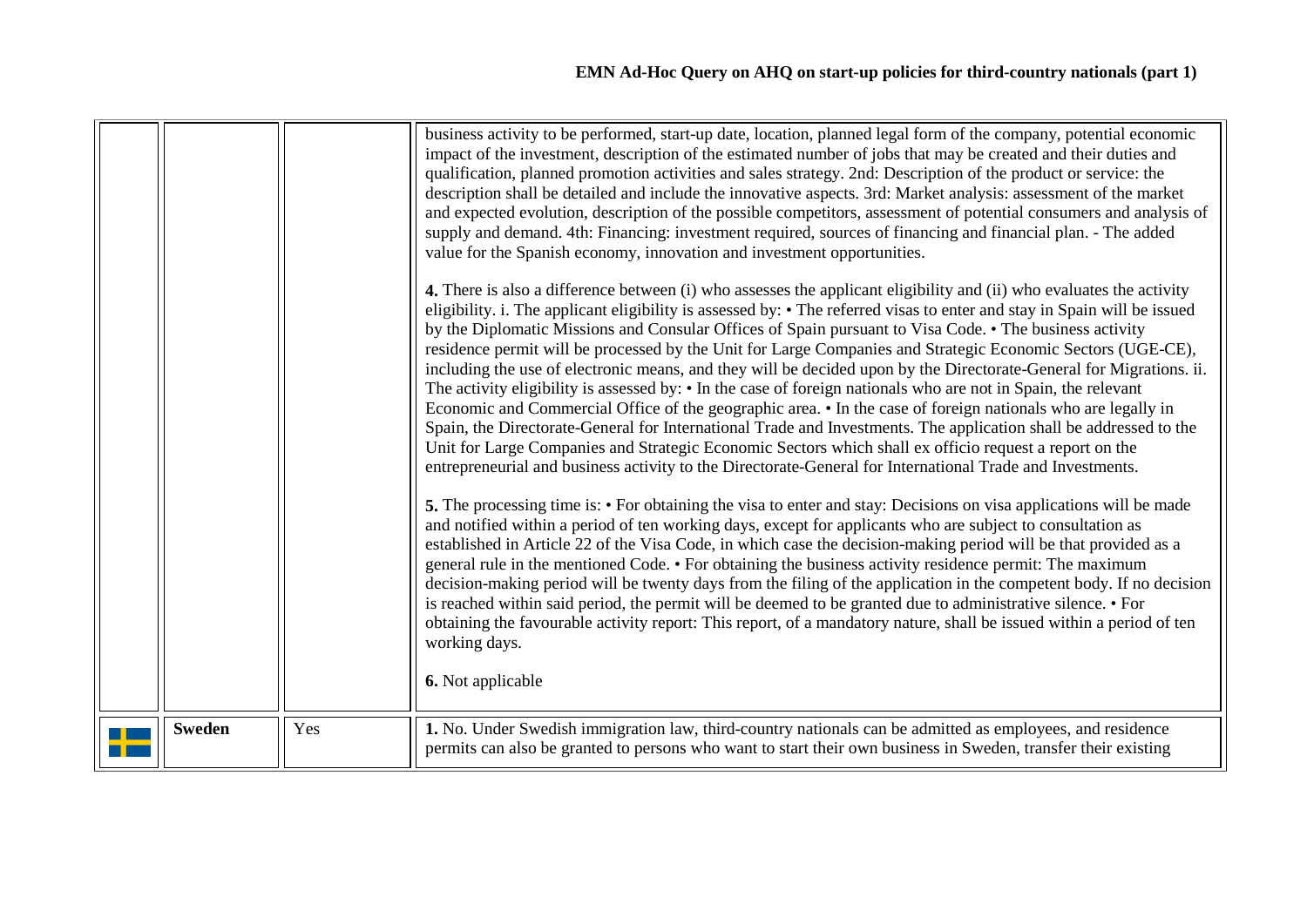<span id="page-19-0"></span>

|                               |                          |     | business to Sweden, or acquire a Swedish business. But there is no special programme to facilitate such<br>immigration.<br>2. Not applicable.<br>3. Not applicable.<br>4. Not applicable.<br>5. Not applicable.<br>6. Sweden has a shortage of professionals in certain industry sectors. The need to recruit professionals from abroad<br>and whether or not the existing system for labour immigration to Sweden is sufficient to address such shortages is<br>therefore sometimes a subject of debate among policy-makers and in expert circles. At this point in time, however,<br>there are no concrete plans to fundamentally change the current system, or to introduce specific legal measures to<br>facilitate the immigration of third-country nationals as start-up entrepreneurs.                                                                                                                                                                                                                                                                                                                                                                                                                                                                                                                                                                                                                                                                                                                                                                                                                                                                                                                                                                                                               |
|-------------------------------|--------------------------|-----|-------------------------------------------------------------------------------------------------------------------------------------------------------------------------------------------------------------------------------------------------------------------------------------------------------------------------------------------------------------------------------------------------------------------------------------------------------------------------------------------------------------------------------------------------------------------------------------------------------------------------------------------------------------------------------------------------------------------------------------------------------------------------------------------------------------------------------------------------------------------------------------------------------------------------------------------------------------------------------------------------------------------------------------------------------------------------------------------------------------------------------------------------------------------------------------------------------------------------------------------------------------------------------------------------------------------------------------------------------------------------------------------------------------------------------------------------------------------------------------------------------------------------------------------------------------------------------------------------------------------------------------------------------------------------------------------------------------------------------------------------------------------------------------------------------------|
| ↘∠<br>$\overline{\mathbb{Z}}$ | <b>United</b><br>Kingdom | Yes | 1. a) Yes. A third-country national who would like to come to the UK to start a business may be eligible to apply<br>for a Tier 1 Entrepreneur visa. A specific Tier 1 Graduate Entrepreneur visa is also available for 2000 graduates<br>per year. b) A start up employee would usually need to apply through the Tier 2 (General) route for skilled<br>workers. Some digital technology jobs in small qualifying companies are on the Shortage Occupation List,<br>meaning they are given additional priority when allocating Tier 2 places and employers do not need to carry out a<br>Resident Labour Market Test. In addition, the Tier 1 Graduate Entrepreneur category allows graduates to work for<br>other start-ups as well as developing their own business ventures, with an easier route for switching into Tier 2.<br>Please see the guidance below for more information: Tier 1 (Entrepreneur) guidance<br>https://www.gov.uk/government/uploads/system/uploads/attachment_data/file/607017/Tier-1-Entrepreneur-<br>v19.pdf Tier 1 (graduate entrepreneur) guidance<br>https://www.gov.uk/government/uploads/system/uploads/attachment_data/file/606690/T1-Graduate-entrepreneur-<br>v15.pdf Tier 2 (skilled worker) guidance<br>https://www.gov.uk/government/uploads/system/uploads/attachment_data/file/606182/Tier_2_Policy_Guidance_0<br>4_17.pdf In 2015, the Government commissioned the independent Migration Advisory Committee (MAC) to<br>assess the economic benefit of the UK's provisions for non-EEA entrepreneurs. The MAC's report concluded that<br>the Graduate Entrepreneur scheme works well; it has limited numbers and attracts high quality people. By<br>contrast, the MAC concluded that the main Entrepreneur route has a long tail of low quality projects which |